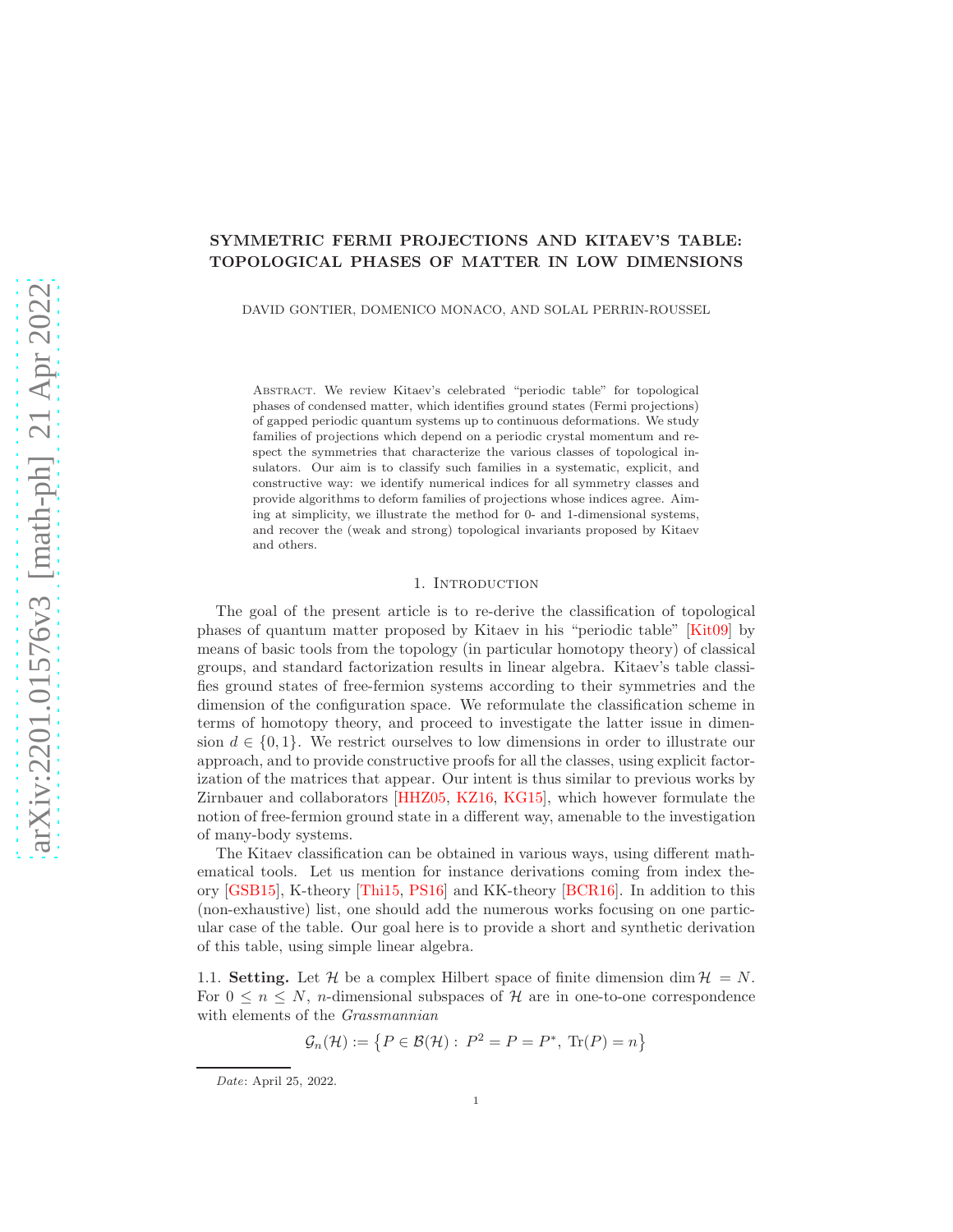which is comprised of rank-n orthogonal projections in the algebra  $\mathcal{B}(\mathcal{H})$  of linear operators on  $H$ . In this paper we are interested in orthogonal-projection-valued continuous functions  $P: \mathbb{T}^d \to \mathcal{G}_n(\mathcal{H})$  which satisfy certain symmetry conditions (to be listed below), and in classifying homotopy classes of such maps. Here  $\mathbb{T}^d = \mathbb{R}^d / \mathbb{Z}^d$  is a d-dimensional torus, which we often identify with  $\left[-\frac{1}{2},\frac{1}{2}\right]^d$  with periodic boundary conditions. We write  $k \ni \mathbb{T}^d \mapsto P(k) \in \mathcal{G}_n(\mathcal{H})$  for such maps, or  $\{P(k)\}_{k \in \mathbb{T}^d}$ .

It is well known [\[Kuc16\]](#page-21-7) that such families of projections arise from the Bloch-Floquet representation of periodic quantum systems on a lattice, in the one-body approximation. In this case,  $H$  is the Hilbert space accounting for local degrees of freedom in the unit cell associated to the lattice of translations,  $\mathbb{T}^d$  plays the role of the Brillouin torus in (quasi-)momentum space,  $k$  is the Bloch (quasi-)momentum, and  $P(k)$  is the spectral subspace onto occupied energy levels of some  $H(k)$ , the Bloch fibers of a periodic lattice Hamiltonian  $H$ . Two Hamiltonians  $H_0$  and  $H_1$ are commonly referred to as being in the same topological insulating class if they share the same discrete symmetries (see below) and if they can be continuously deformed one into the other while preserving the symmetries and without closing the spectral gap. This implies that their associated spectral projections  $P_0$  and  $P_1$  below the spectral gap are homotopic. We thus investigate this homotopy classification directly in terms of projections in momentum space.

The discrete symmetries that one may want to impose on a family of projections come from those of the underlying quantum-mechanical system. We set the following definitions. Recall that a map  $T : \mathcal{H} \to \mathcal{H}$  is anti-unitary if it is anti-linear  $(T(\lambda x) = \overline{\lambda}T(x))$  and

$$
\forall x, y \in \mathcal{H}, \quad \langle Tx, Ty \rangle_{\mathcal{H}} = \langle y, x \rangle_{\mathcal{H}} \qquad (=\overline{\langle x, y \rangle_{\mathcal{H}}}).
$$

**Definition 1.1** (Time-reversal symmetry). Let  $T : \mathcal{H} \to \mathcal{H}$  be an anti-unitary operator such that  $T^2 = \varepsilon_T \mathbb{I}_{\mathcal{H}}$  with  $\varepsilon_T \in \{-1,1\}$ . We say that a continuous map  $P: \mathbb{T}^d \to \mathcal{G}_n(\mathcal{H})$  satisfies time-reversal symmetry, or in short T-symmetry, if

$$
T^{-1}P(k)T = P(-k), \qquad (T-symmetry).
$$

If  $\varepsilon_T = 1$ , this T-symmetry is said to even, and if  $\varepsilon_T = -1$  it is odd.

**Definition 1.2** (Charge-conjugation/particle-hole symmetry). Let  $C : \mathcal{H} \to \mathcal{H}$  be an anti-unitary operator such that  $C^2 = \varepsilon_c \mathbb{I}_{\mathcal{H}}$  with  $\varepsilon_c \in \{-1,1\}$ . We say that a continuous map  $P: \mathbb{T}^d \to \mathcal{G}_n(\mathcal{H})$  satisfies **charge-conjugation symmetry** (also called particle-hole symmetry), or in short C-symmetry, if

$$
C^{-1}P(k)C = \mathbb{I}_{\mathcal{H}} - P(-k), \quad (C\text{-symmetry}).
$$

If  $\varepsilon_C = 1$ , this C-symmetry is said to even, and if  $\varepsilon_C = -1$  it is odd.

**Definition 1.3** (Chiral symmetry). Let  $S : \mathcal{H} \to \mathcal{H}$  be a unitary operator such that  $S^2 = \mathbb{I}_{\mathcal{H}}$ . We say that  $P: \mathbb{T}^d \to \mathcal{G}_n(\mathcal{H})$  satisfies chiral or sublattice symmetry, or in short S-symmetry, if

$$
S^{-1}P(k)S = \mathbb{I}_{\mathcal{H}} - P(k), \quad (S\text{-symmetry}).
$$

The simultaneous presence of two symmetries implies the presence of the third. In fact, the following assumption is often postulated [\[RSFL10\]](#page-21-8):

<span id="page-1-0"></span>Assumption 1.4. Whenever T− and C− symmetries are both present, we assume that their product  $S := TC$  is an S-symmetry, that is, S is unitary and  $S^2 = \mathbb{I}_{\mathcal{H}}$ .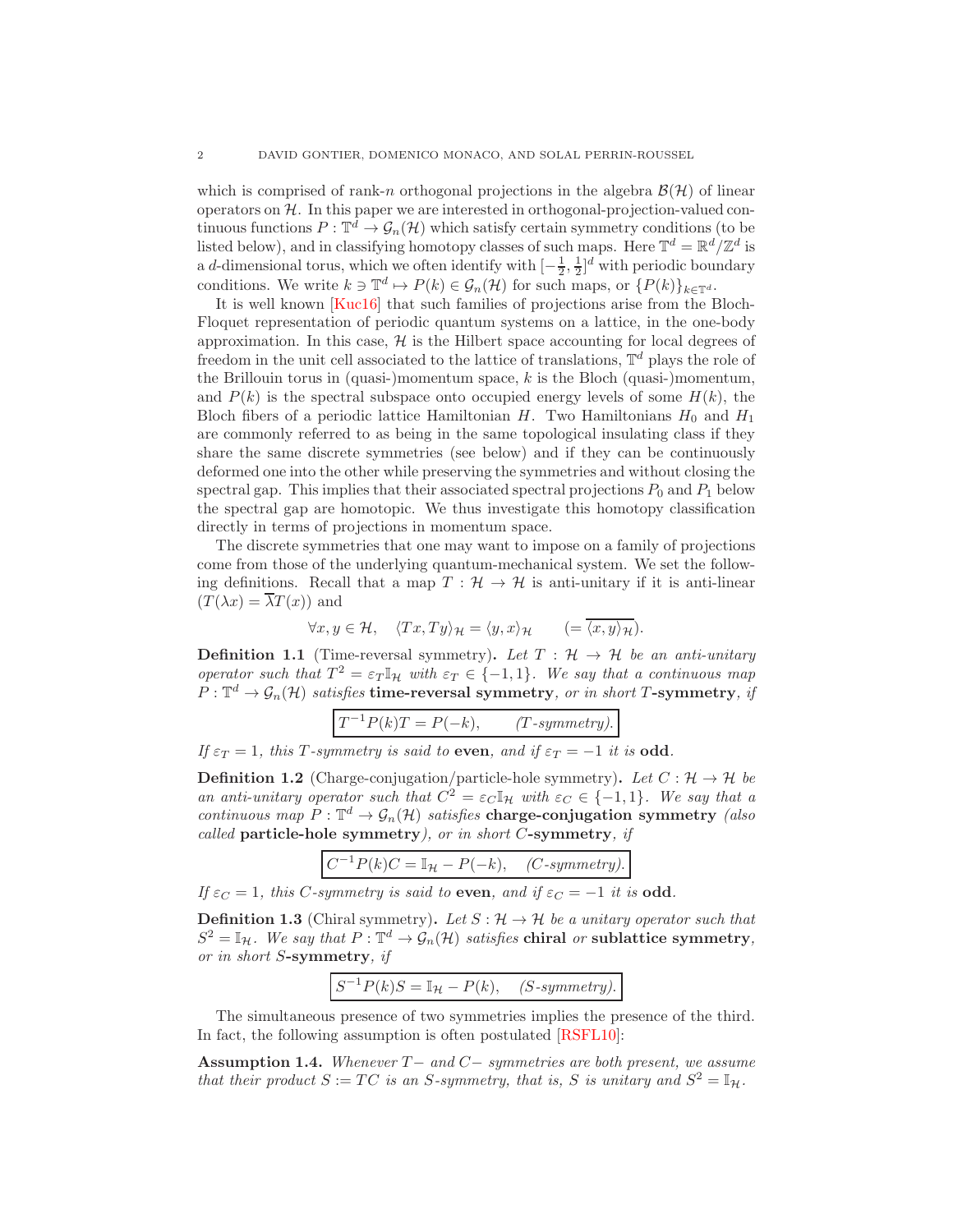We are not aware of a model in which this assumption is not satisfied, *i.e.* in which the S symmetry is unrelated to the  $T-$  and  $C-$  ones.

**Remark 1.5.** This assumption is tantamount to require that the operators  $T$  and  $C$ commute or anti-commute among each other, depending on their even/odd nature. Indeed, the product of two anti-unitary operators is unitary, and the requirement that  $S := TC$  satisfies  $S^2 = \mathbb{I}_{\mathcal{H}}$  reads

$$
TCTC = \mathbb{I}_{\mathcal{H}} \iff TC = C^{-1}T^{-1} = \varepsilon_T \varepsilon_C CT.
$$

The same sign determines whether  $S$  commutes or anti-commutes with  $T$  and  $C$ . Indeed, we have

$$
SC = TC^2 = \varepsilon_C T, \quad CS = CTC = T^{-1}C^{-1}C = \varepsilon_T T \quad so \quad SC = \varepsilon_T \varepsilon_C CS,
$$

and similarly  $ST = \varepsilon_T \varepsilon_C TS$ .

Taking into account all possible types of symmetries leads to 10 symmetry classes for maps  $P: \mathbb{T}^d \to \mathcal{G}_n(\mathcal{H})$ , the famous tenfold way of topological insulators [\[RSFL10\]](#page-21-8). The names of these classes are given in Table [1,](#page-3-0) and are taken from the original works of E. Cartan [\[Car26,](#page-20-1) [Car27\]](#page-20-2) for the classification of symmetric spaces, which were originally mutuated in [\[AZ97,](#page-20-3) [HHZ05\]](#page-21-1) in the context of randommatrix-valued  $\sigma$ -models. For a dimension  $d \in \mathbb{N} \cup \{0\}$  and a rank  $n \in \mathbb{N}$ , and for a Cartan label X of one of these 10 symmetry classes, we denote by  $X(d, n, N)$  the set of continuous maps  $P: \mathbb{T}^d \to \mathcal{G}_n(\mathcal{H}),$  with  $\dim(\mathcal{H}) = N$ , and respecting the symmetry requirements of class X.

Given two continuous maps  $P_0, P_1 \in X(d, n, N)$ , we ask the following questions:

- Can we find explicit Index  $\equiv$  Index $_{d}^{X}$  maps, which are numerical functions (integer- or integer-mod-2-valued) so that  $\text{Index}(P_0) = \text{Index}(P_1)$  iff  $P_0$  and  $P_1$  are path-connected in  $X(d, n, N)$ ?
- If so, how to compute this Index?
- In the case where  $\text{Index}(P_0) = \text{Index}(P_1)$ , how to construct explicitly a path  $P_s$ ,  $s \in [0, 1]$  connecting  $P_0$  and  $P_1$  in  $X(d, n, N)$ ?

In this paper, we answer these questions for all the 10 symmetry classes, and for  $d \in \{0,1\}$ . We analyze the classes one by one, often choosing a basis for H in which the different symmetry operators  $T, C$  and  $S$  have a specific normal form. In doing so, we recover Cartan's symmetric spaces as  $X(d = 0, n, N)$  – see the boxed equations in the body of the paper. The topological indices that we find<sup>[1](#page-2-0)</sup> are summarized in Table [1.](#page-3-0) Our findings agree with the previously mentioned "periodic tables" from the physics literature [\[Kit09,](#page-21-0) [RSFL10\]](#page-21-8) if one also takes into account the weak  $\mathbb{Z}_2$  invariants (see Remark [3.8\)](#page-9-0). We note that the  $d = 0$  column is not part of the original table. It is related (but not equal) to the  $d = 8$  column by Bott periodicity [\[Bot56\]](#page-20-4). For our purpose, it is useful to have it explicitly in order to derive the  $d = 1$  column.

1.2. Notation. For  $\mathbb{K} \in \{\mathbb{R}, \mathbb{C}\},$  we denote by  $\mathcal{M}_N(\mathbb{K})$  the set of  $N \times N$  K-valued matrices. We denote by  $K \equiv K_N : \mathbb{C}^N \to \mathbb{C}^N$  the usual complex conjugation operator. For a complex matrix  $A \in \mathcal{M}_N(\mathbb{C})$ , we set  $\overline{A} := KAK$  and  $A^T := \overline{A^*}$ , where  $A^*$  is the adjoint matrix of A for the standard scalar product on  $\mathbb{C}^N$ .

We then denote by  $\mathcal{S}_N(\mathbb{K})$  the set of hermitian matrices  $(A = A^*)$ , and by  $\mathcal{A}_N(\mathbb{K})$ the one of skew-hermitian matrices  $(A = -A^*)$ . When  $\mathbb{K} = \mathbb{C}$ , we sometimes

<span id="page-2-0"></span><sup>1</sup>We make no claim on the group-homomorphism nature of the Index maps we provide.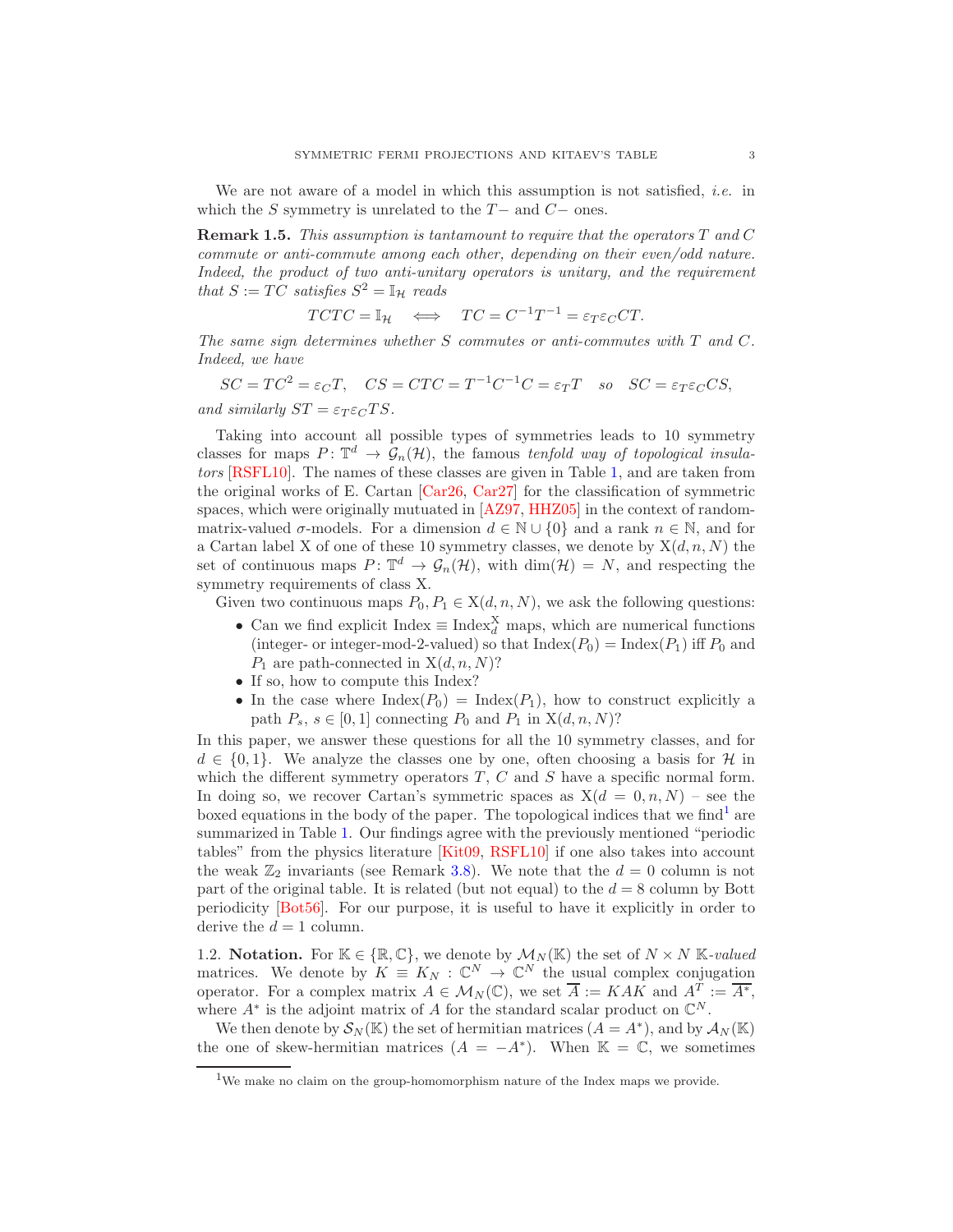<span id="page-3-0"></span>

| Symmetry     |                  |           |                  | Constraints |                                             | Indices        |                                  |
|--------------|------------------|-----------|------------------|-------------|---------------------------------------------|----------------|----------------------------------|
| Cartan label |                  |           | S                | $n_{\rm c}$ | N                                           | $d=0$          | $d=1$                            |
|              | $\left( \right)$ | $\Box$    | $\left( \right)$ |             |                                             |                |                                  |
| <b>AIII</b>  | $\Omega$         | $\bigcap$ |                  |             | $N=2n$                                      |                | 77,                              |
| AI           |                  |           | $\Omega$         |             |                                             |                |                                  |
| <b>BDI</b>   |                  |           |                  |             | $N=2n$                                      | $\mathbb{Z}_2$ | $\mathbb{Z}_2\times \mathbb{Z}$  |
| D            | $\Omega$         |           | $\left( \right)$ |             | $N=2n$                                      | $\mathbb{Z}_2$ | $\mathbb{Z}_2\times\mathbb{Z}_2$ |
| DHI          |                  |           |                  |             | $n=2m\in 2\mathbb{N}$ $N=2n=4m$             | $\Omega$       | $\mathbb{Z}_2$                   |
| AII          |                  | $\Omega$  | $\left( \right)$ |             | $n=2m\in 2\mathbb{N}$ $N=2M\in 2\mathbb{N}$ | $\Omega$       |                                  |
| <b>CH</b>    |                  | $-1$      |                  |             | $n = 2m \in 2N$ $N = 2n = 4m$               |                | 77,                              |
| C            | $\Omega$         | $-1$      | $\left( \right)$ |             | $N=2n$                                      |                |                                  |
| CI           |                  | $-1$      |                  |             | $N=2n$                                      |                |                                  |

TABLE 1. A summary of our main results on the topological "Indices" of the various symmetry classes of Fermi projections. In the "Symmetry" column, we list the sign characterizing the symmetry as even or odd; an entry "0" means that the symmetry is absent. Some "Constraints" may be needed for the symmetry class  $X(d, n, N)$  to be non-empty.

drop the notation C. Also, we denote by  $\mathcal{S}_N^{\mathbb{R}}(\mathbb{C})$  and  $\mathcal{A}_N^{\mathbb{R}}(\mathbb{C})$  the set of symmetric  $(A<sup>T</sup> = A)$  and antisymmetric matrices  $(A<sup>T</sup> = -A)$ . We denote by U(N) the subset of unitary matrices, by  $SU(N)$  the set of unitaries with determinant 1, by  $O(N)$ the subset of orthogonal matrices, and by  $SO(N)$  the subset of orthogonal matrices with determinant 1.

We denote by  $\mathbb{I} \equiv \mathbb{I}_N$  the identity matrix of  $\mathbb{C}^N$ . When  $N = 2M$  is even, we also introduce the symplectic matrix

$$
J \equiv J_{2M} := \begin{pmatrix} 0 & \mathbb{I}_M \\ -\mathbb{I}_M & 0 \end{pmatrix}.
$$

The symplectic group  $Sp(2M;\mathbb{K})$  is defined by

$$
Sp(2M; \mathbb{K}) := \left\{ A \in \mathcal{M}_{2M}(\mathbb{K}) : A^T J_{2M} A = J_{2M} \right\}.
$$
 (1.1)

The *compact* symplectic group  $Sp(M)$  is

$$
Sp(M) := Sp(2M; \mathbb{C}) \cap U(2M) = \{ U \in U(2M) : U^T J_{2M} U = J_{2M} \}.
$$

1.3. Structure of the paper. We study the classes one by one. We begin with the complex classes A and AIII in Section [2,](#page-3-1) where no anti-unitary operator is present. We then study non-chiral real classes (without S-symmetry) in Section [3,](#page-6-1) and chiral classes in Section [4.](#page-11-1) In Appendix [A,](#page-17-0) we review some factorizations of matrices, which allow us to prove our results.

# 2. Complex classes: A and AIII

<span id="page-3-1"></span>The symmetry classes A and AIII are often dubbed as complex, since they do not involve any antiunitary symmetry operator, and thus any "real structure" induced by the complex conjugation. By contrast, the other 8 symmetry classes are called real. Complex classes where studied, for example, in [\[PS16,](#page-21-6) [DNG15a\]](#page-21-9).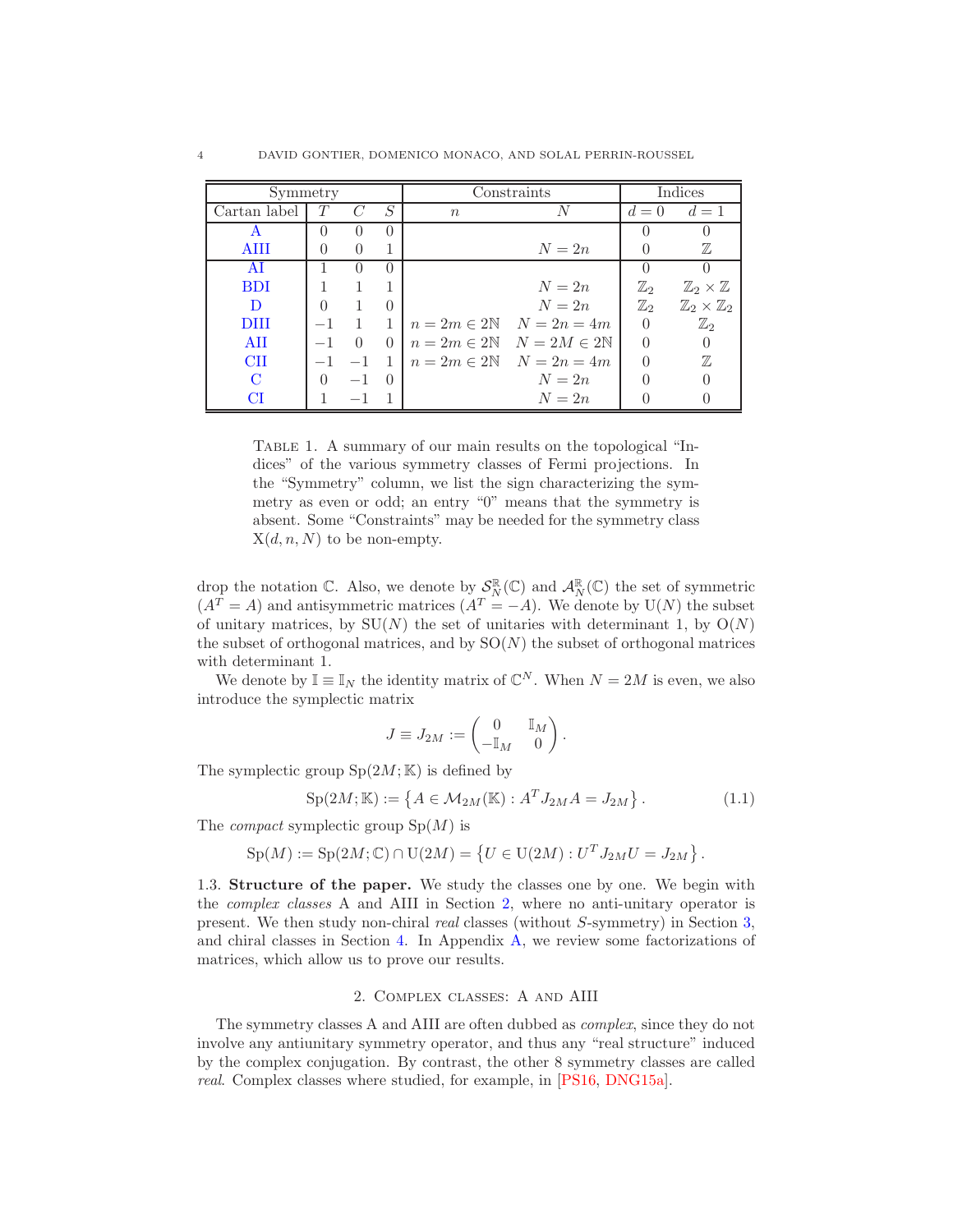<span id="page-4-0"></span>2.1. Class A. In class A, no discrete symmetry is imposed. We have in this case

<span id="page-4-6"></span>**Theorem 2.1** (Class A). The sets  $A(0, n, N)$  and  $A(1, n, N)$  are path-connected.

*Proof.* Since no symmetry is imposed and  $\mathbb{T}^0 = \{0\}$  consists of a single point, we have  $A(0, n, N) = G_n(\mathcal{H})$ . It is known [\[Hus94,](#page-21-10) Ch. 8, Thm. 2.2] that the complex Grassmannian is connected, hence so is  $A(0, n, N)$ . This property follows from the fact that the map  $U(N) \to \mathcal{G}_n(\mathcal{H})$  which to any  $N \times N$  unitary matrix associates the linear span of its first *n* columns (say in the canonical basis for  $\mathcal{H} \simeq \mathbb{C}^N$ ), viewed as orthonormal vectors in  $H$ , induces a bijection

<span id="page-4-5"></span>
$$
A(0, n, N) \simeq \mathcal{G}_n(\mathcal{H}) \simeq U(N)/U(n) \times U(N - n). \tag{2.1}
$$

Since  $U(N)$  is connected, so is  $A(0, n, N)$ .

To realize this explicitly, we fix a basis of  $\mathcal{H} \simeq \mathbb{C}^N$ . Let  $P_0, P_1 \in A(0, n, N)$ . For  $j \in \{0,1\}$ , we choose a unitary  $U_j \in U(N)$  such that its n first column vectors span the range of  $P_j$ . We then choose a self-adjoint matrix  $A_j \in S_N$  so that  $U_j = e^{iA_j}$ . We now set, for  $s \in (0,1)$ ,

$$
U_s := e^{iA_s}, \quad A_s := (1 - s)A_0 + sA_1.
$$

The map  $s \mapsto U_s$  is continuous, takes values in  $U(n)$ , and connects  $U_0$  and  $U_1$ . The projection  $P_s$  on the first n column vectors of  $U_s$  then connects  $P_0$  and  $P_1$ , as wanted.

We now prove our statement concerning  $A(1, n, N)$ . Let  $P_0, P_1: \mathbb{T}^1 \to \mathcal{G}_n(\mathcal{H})$ be two periodic families of projections. Recall that we identify  $\mathbb{T}^1 \simeq [-1/2, 1/2]$ . Consider the two projections  $P_0(-\frac{1}{2}) = P_0(\frac{1}{2})$  and  $P_1(-\frac{1}{2}) = P_1(\frac{1}{2})$ , and connect them by some continuous path  $P_s(-\frac{1}{2}) = P_s(\frac{1}{2})$  as previously. The families  $P_0(k)$ and  $P_1(k)$ , together with the maps  $P_s(-\frac{1}{2})$  and  $P_s(\frac{1}{2})$ , define a continuous family of projectors on the boundary  $\partial\Omega$  of the square

<span id="page-4-4"></span>
$$
\Omega := \left[ -\frac{1}{2}, \frac{1}{2} \right] \times [0, 1] \ni (k, s). \tag{2.2}
$$

It is a standard result (see for instance [\[GLSD19,](#page-21-11) Lemma 3.2] for a constructive proof) that such families can be extended continuously to the whole set  $\Omega$ . This gives an homotopy  $P_s(k) = P(k, s)$  between  $P_0$  and  $P_1$ .

<span id="page-4-1"></span>2.2. Class AIII. In class AIII, only the S-symmetry is present. It is convenient to choose a basis in which  $S$  is diagonal. This is possible thanks to the following Lemma, which we will use several times in classes where the S-symmetry is present.

<span id="page-4-7"></span>**Lemma 2.2.** Assume AIII $(d = 0, n, N)$  is non-empty. Then  $N = 2n$ , and there is a basis of H in which S has the block-matrix form

<span id="page-4-2"></span>
$$
S = \begin{pmatrix} \mathbb{I}_n & 0 \\ 0 & -\mathbb{I}_n \end{pmatrix} . \tag{2.3}
$$

In this basis, a projection P satisfies  $S^{-1}PS = \mathbb{I}_{\mathcal{H}} - P$  iff it has the matrix form

<span id="page-4-3"></span>
$$
P = \frac{1}{2} \begin{pmatrix} \mathbb{I}_n & Q \\ Q^* & \mathbb{I}_n \end{pmatrix} \quad \text{with} \quad Q \in \mathcal{U}(n). \tag{2.4}
$$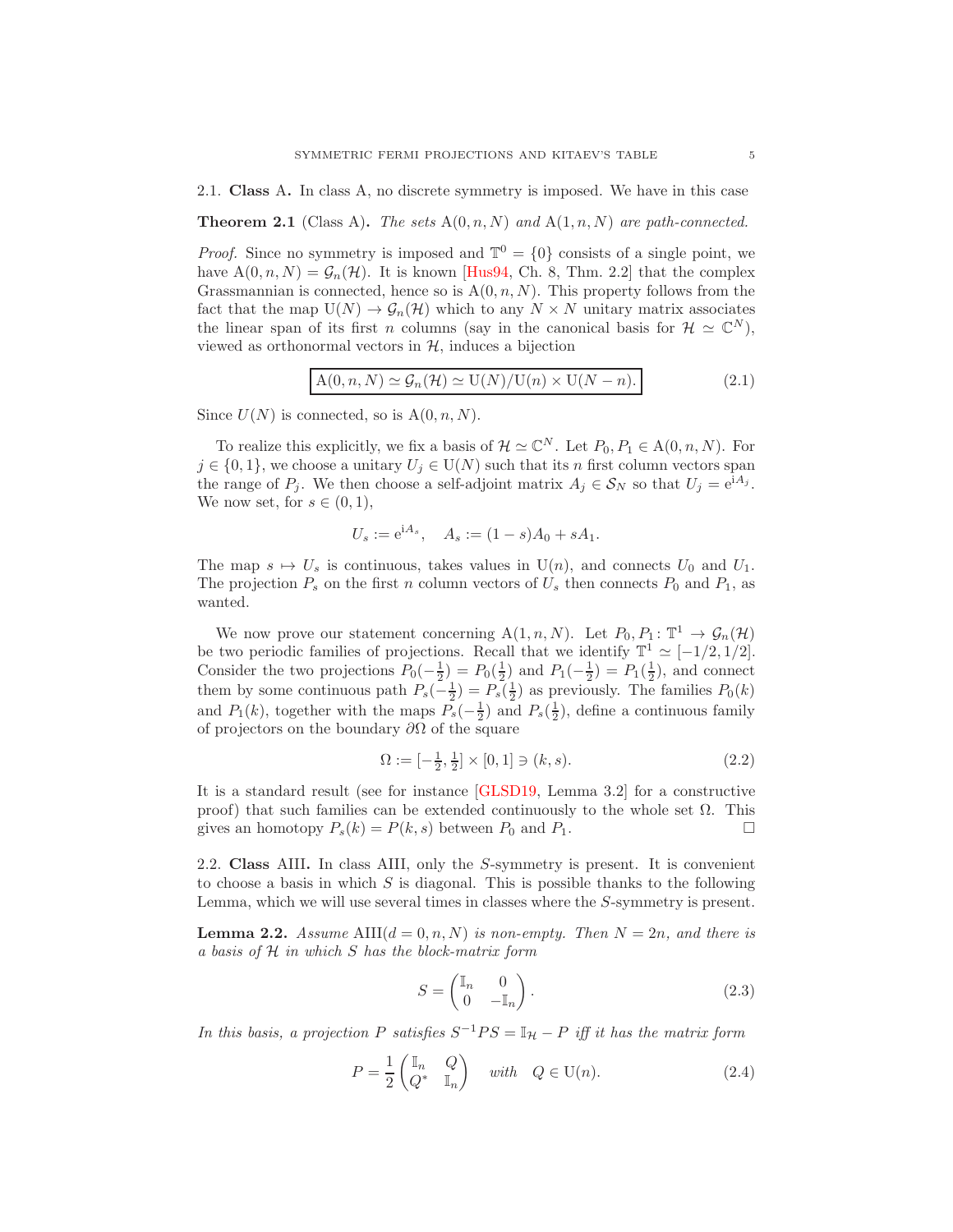*Proof.* Let  $P_0 \in \text{AIII}(0, n, N)$ . Since  $S^{-1}P_0S = \mathbb{I}_{\mathcal{H}} - P_0$ ,  $P_0$  is unitarily equivalent to  $\mathbb{I}_{\mathcal{H}} - P_0$ , hence  $\mathcal{H} = \text{Ran } P_0 \oplus \text{Ran } (\mathbb{I}_{\mathcal{H}} - P_0)$  is of dimension  $N = 2n$ . Let  $(\psi_1, \psi_2, \dots, \psi_n)$  be an orthonormal basis for Ran  $P_0$ . We set

$$
\forall i \in \{1, \cdots, n\}, \quad \phi_i := \frac{1}{\sqrt{2}}(\psi_i + S\psi_i), \quad \phi_{n+i} = \frac{1}{\sqrt{2}}(\psi_i - S\psi_i).
$$

The family  $(\phi_1, \dots, \phi_{2n})$  is an orthonormal basis of H, and in this basis, S has the matrix form  $(2.3)$ .

For the second point, let  $P \in \text{AIII}(0, n, 2n)$ , and decompose P in blocks:

$$
P = \frac{1}{2} \begin{pmatrix} P_{11} & P_{12} \\ P_{12}^* & P_{22} \end{pmatrix}.
$$

The equation  $S^{-1}PS = \mathbb{I}_{\mathcal{H}} - P$  implies that  $P_{11} = P_{22} = \mathbb{I}_n$ . Then, the equation  $P^2 = P$  shows that  $P_{12} =: Q$  is unitary, and [\(2.4\)](#page-4-3) follows.

The previous Lemma establishes a bijection  $P \longleftrightarrow Q$ , that is

$$
AIII(0, n, 2n) \simeq U(n).
$$

For  $P \in$  AIII $(d, n, 2n)$ , we denote by  $Q : \mathbb{T}^d \to U(n)$  the corresponding periodic family of unitaries.

For a curve C homeomorphic to  $\mathbb{S}^1$ , and for  $Q: \mathcal{C} \to U(n)$ , we denote by Winding( $C, Q$ ) the usual winding number of the determinant of  $Q$  along  $C$ .

**Theorem 2.3** (Class AIII). The set AIII $(d, n, N)$  is non-empty iff  $N = 2n$ .

- The set  $\text{AIII}(0, n, 2n)$  is path-connected.
- Define the index map Index<sup>AIII</sup>: AIII $(1, n, 2n) \rightarrow \mathbb{Z}$  by

$$
\forall P \in \text{AIII}(1, n, 2n), \quad \text{Index}_1^{\text{AIII}}(P) := \text{Winding}(\mathbb{T}^1, Q).
$$

Then 
$$
P_0
$$
 is homotopic to  $P_1$  in  $\text{AIII}(1, n, 2n)$  iff  $\text{Index}_1^{\text{AIII}}(P_0) = \text{Index}_1^{\text{AIII}}(P_1)$ .

*Proof.* We already proved that  $N = 2n$ . Since  $U(n)$  is connected, so is AIII $(0, n, 2n)$ . A constructive path can be constructed as in the previous section using exponential maps.

We now focus on  $\text{AIII}(d = 1, n, 2n)$ . Analogously, the question of whether two maps in  $\text{AIII}(1, n, 2n)$  are continuously connected by a path can be translated in whether two unitary-valued maps  $Q_0, Q_1: \mathbb{T}^1 \to U(n)$  are homotopic to each other. As in the previous proof, consider the unitaries  $Q_0(-\frac{1}{2}) = Q_0(\frac{1}{2}) \in U(n)$  and  $Q_1(-\frac{1}{2}) = Q_1(\frac{1}{2}) \in U(n)$ . Connect them by some  $Q_s(-\frac{1}{2}) = Q_s(\frac{1}{2})$  in  $U(n)$ . This defines a U(n)-valued map on  $\partial\Omega$ , where the square  $\Omega$  is defined in [\(2.2\)](#page-4-4).

It is well known that one can extend such a family of unitaries to the whole  $\Omega$  iff Winding( $\partial\Omega$ ,  $Q$ ) = 0 (see [\[GLSD19,](#page-21-11) Section IV.B] for a proof, together with a constructive proof of the extension in the case where the winding vanishes). In our case, due to the orientation of the boundary of  $\Omega$  and of the periodicity of  $Q_0(k), Q_1(k)$ , we have

Winding( $\partial\Omega, Q$ ) = Winding( $\mathbb{T}^1, Q_1$ ) – Winding( $\mathbb{T}^1, Q_0$ ),

which is independent of the previously constructed path  $Q_s(\frac{1}{2})$ . The conclusion follows.  $\Box$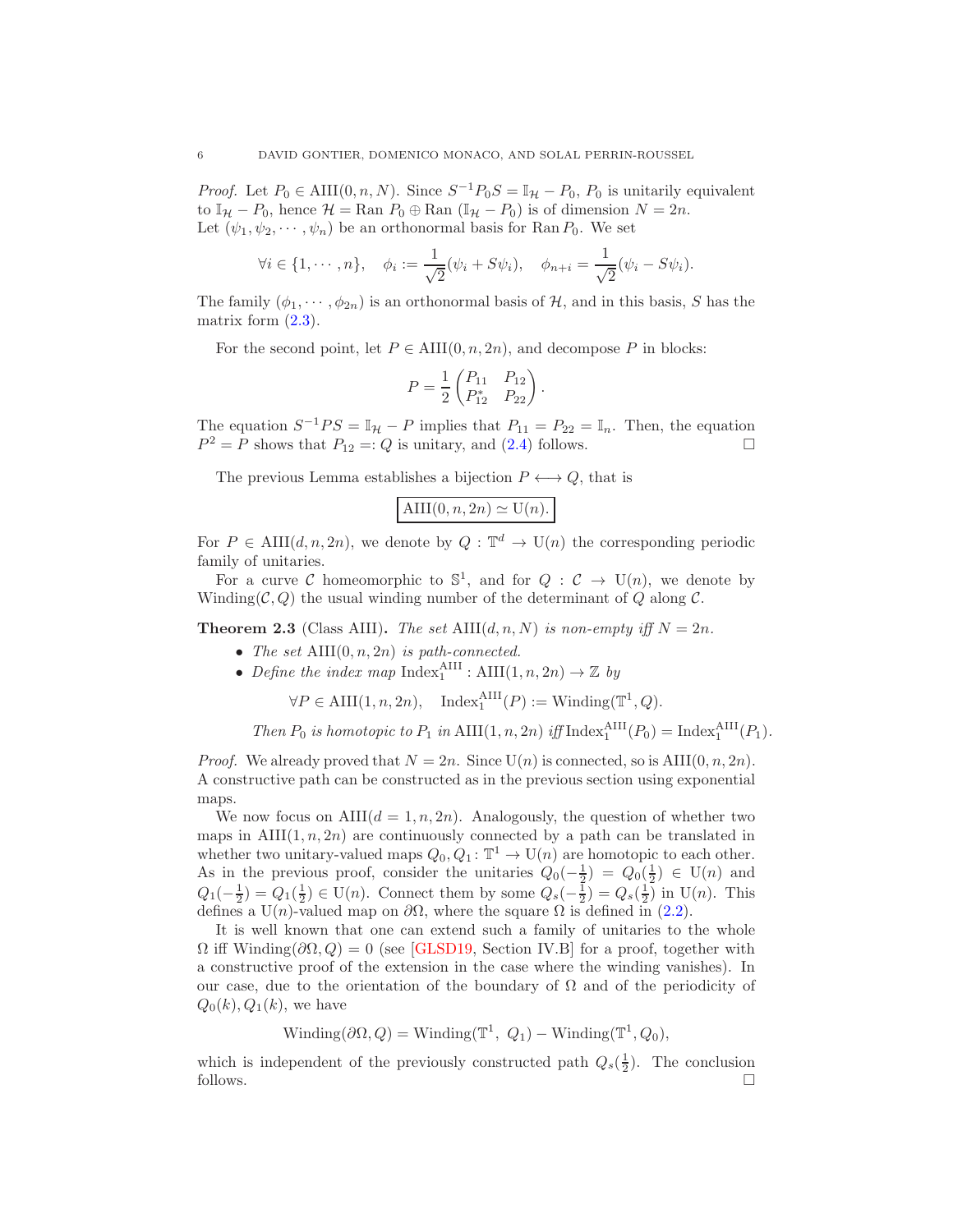#### 3. Real non-chiral classes: AI, AII, C and D

<span id="page-6-1"></span>Next we consider those symmetry classes which are characterized by the presence of a single anti-unitary symmetry: a T -symmetry (which even in class AI and odd in class AII) or a C-symmetry (whih is even in class D and odd in class C). In particular, these classes involve anti-unitarily intertwining  $P(k)$  and  $P(-k)$ . For these symmetry classes, the analysis of their path-connected components in dimension  $d = 1$  is reduced to that of dimension  $d = 0$ , thanks to the following Lemma.

<span id="page-6-2"></span>**Lemma 3.1** (Real non-chiral classes in  $d = 1$ ). Let  $X \in \{AI, All, C, D\}$ . Then  $P_0$ and  $P_1$  are in the same connected component of  $X(1, n, N)$  iff

- $P_0(0)$  and  $P_1(0)$  are in the same connected component in  $X(0, n, N)$ , and
- $P_0(\frac{1}{2})$  and  $P_1(\frac{1}{2})$  are in the same connected component in  $X(0, n, N)$ .

*Proof.* We give the argument for the class  $X = D$ , but the proof is similar for the other classes. First, we note that if  $P_s(k)$  connects  $P_0$  and  $P_1$  in  $D(1, n, N)$ , then for  $k_0 \in \{0, \frac{1}{2}\}$  one must have  $C^{-1}P_s(k_0)C = \mathbb{I}_{\mathcal{H}} - P_s(k_0)$ , so  $P_s(k_0)$  connects  $P_0(k_0)$ and  $P_1(k_0)$  in  $D(d = 0, n, N)$ .

Let us prove the converse. Assume that  $P_0$  and  $P_1$  are two projection-valued maps in  $D(1, n, N)$  so that there exist paths  $P_s(k_0)$  connecting  $P_0(k_0)$  and  $P_1(k_0)$  in  $D(0, n, N)$ , for the high symmetry points  $k_0 \in \{0, \frac{1}{2}\}$ . Denote by  $\Omega_0$  the half-square

<span id="page-6-4"></span>
$$
\Omega_0 := [0, \frac{1}{2}] \times [0, 1] \quad \ni (k, s), \tag{3.1}
$$

(compare with  $(2.2)$ ). The families

$$
\{P_0(k)\}_{k\in[0,1/2]},\quad \{P_1(k)\}_{k\in[0,1/2]},\quad \{P_s(0)\}_{s\in[0,1]}\quad \text{and}\quad \{P_s(\tfrac{1}{2})\}_{s\in[0,1]},
$$

together define a continuous family of projectors on the boundary  $\partial\Omega_0$ . As was already mentioned in Section [2.1,](#page-4-0) this family can be extended continuously on the whole set  $\Omega_0$ .

This gives a continuous family  $\{P_s(k)\}_{k\in[0,1/2], s\in[0,1]}$  which connects continuously the restrictions of  $P_0$  and  $P_1$  to the half-torus  $k \in [0, \frac{1}{2}]$ . We can then extend the family of projections to  $k \in [-\frac{1}{2}, 0]$  by setting

$$
\forall k \in [-\frac{1}{2}, 0], \ \forall s \in [0, 1], \quad P_s(k) := C[\mathbb{I}_{\mathcal{H}} - P_s(-k)]C^{-1}.
$$

By construction, for all  $s \in [0, 1]$ , the map  $P_s$  is in  $D(1, n, N)$ . In addition, since at  $k_0 \in \{0, \frac{1}{2}\}$  we have  $P_s(k_0) \in D(0, n, N)$ , the above extension is indeed continuous as a function of k on the whole torus  $\mathbb{T}^1$ . This concludes the proof.

<span id="page-6-0"></span>3.1. Class AI. In class AI, the relevant symmetry is an anti-unitary operator T with  $T^2 = \mathbb{I}_{\mathcal{H}}$ . This case was studied for instance in [\[Pan07,](#page-21-12) [DNG14,](#page-20-5) [FMP16a\]](#page-21-13).

<span id="page-6-3"></span>**Lemma 3.2.** If T is an anti-unitary operator on H such that  $T^2 = \mathbb{I}_{\mathcal{H}}$ , then there is a basis of H in which T has the matrix form  $T = K_N$ .

*Proof.* We construct the basis by induction. Let  $\psi_1 \in \mathcal{H}$  be a normalized vector. if  $T\psi_1 = \psi_1$ , we set  $\phi_1 = \psi_1$ , otherwise we set

$$
\phi_1 := i \frac{\psi_1 - T \psi_1}{\|\psi_1 - T \psi_1\|}.
$$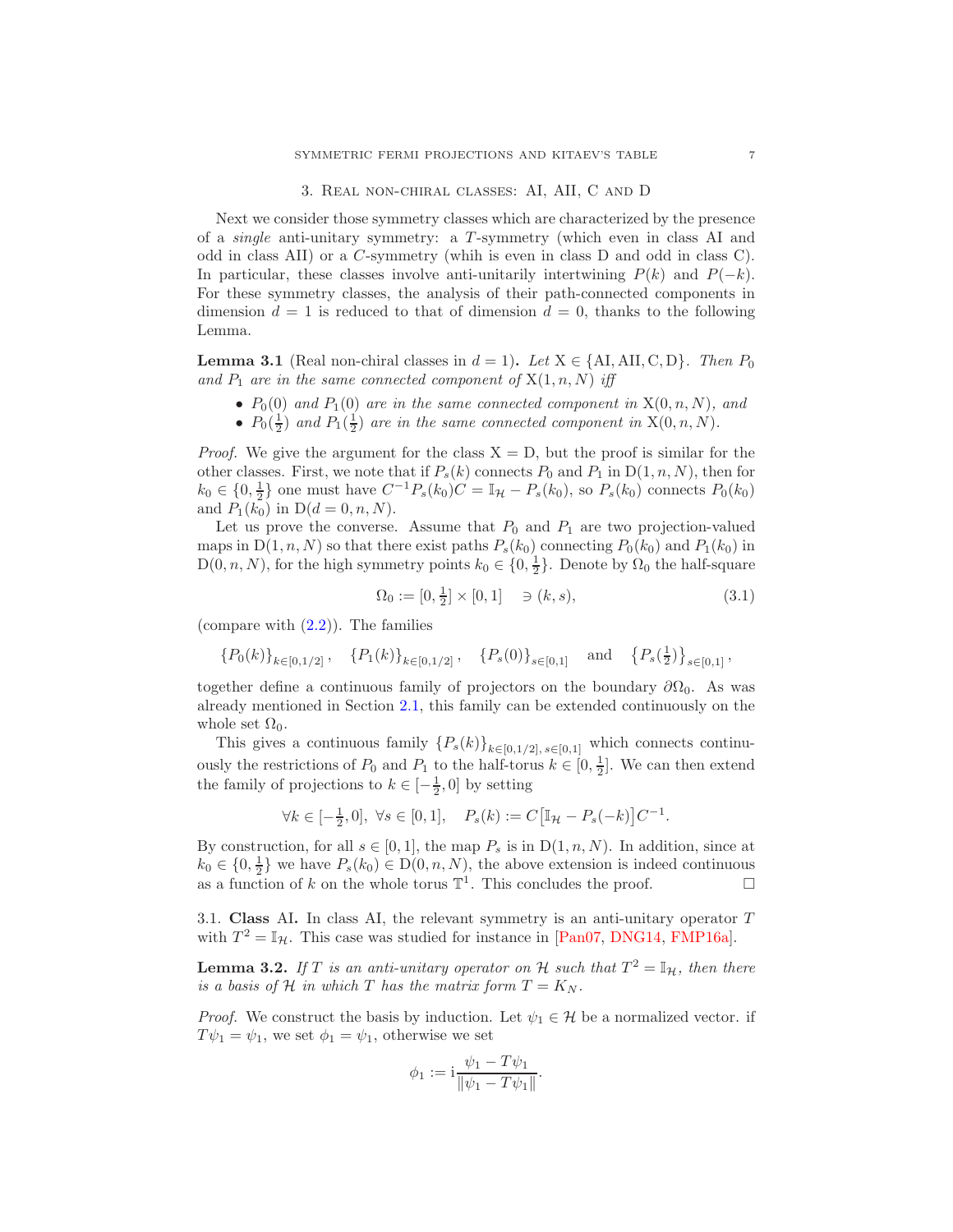In both cases, we have  $T\phi_1 = \phi_1$  and  $\|\phi_1\| = 1$ , which gives our first vector of the basis. Now take  $\psi_2$  orthogonal to  $\phi_1$ . We define  $\phi_2$  as before. If  $\phi_2 = \psi_2$ , then  $\phi_2$ is automatically orthogonal to  $\phi_1$ . This also holds in the second case, since

 $\langle \psi_2 - T \psi_2, \phi_1 \rangle = -\langle T \psi_2, \phi_1 \rangle = -\langle T \phi_1, T^2 \psi_2 \rangle = -\langle \phi_1, \psi_2 \rangle = 0,$ 

where we used twice that  $\langle \psi_2, \phi_1 \rangle = 0$ . We go on, and construct the vectors  $\phi_k$  inductively for  $1 \leq k \leq N$ . This gives an orthonormal basis in which  $T = K$ .  $\Box$ inductively for  $1 \leq k \leq N$ . This gives an orthonormal basis in which  $T = K$ .

<span id="page-7-3"></span>**Theorem 3.3** (Class AI). The sets  $A I(0, n, N)$  and  $A I(1, n, N)$  are path-connected.

*Proof.* In a basis in which  $T = K_N$ , we have the identification

$$
AI(0, n, N) = \{ P \in \mathcal{G}_n(\mathbb{C}^N) : \overline{P} = P \}.
$$

In other words,  $\text{AI}(0, n, N)$  consists of real subspaces of  $H$ , *i.e.* those that are fixed by the complex conjugation  $T = K$ . One can therefore span such subspaces (as well as their orthogonal complement) by orthonormal *real* vectors. This realizes a bijection similar to [\(2.1\)](#page-4-5), but where unitary matrices are replaced by orthogonal ones: more precisely

$$
AI(0, n, N) \simeq O(N)/O(n) \times O(N - n).
$$

We adapt the argument in the proof of Theorem [2.1](#page-4-6) to show that the latter space is path-connected. Let  $P_0, P_1 \in AI(0, n, N)$ . We choose two real bases of  $H$ , which we identify with columns of orthogonal matrices  $U_0, U_1 \in O(N)$ , so that the first *n* vectors of  $U_j$  span the range of  $P_j$ , for  $j \in \{0,1\}$ . In addition, by flipping the first vector, we may assume  $U_0, U_1 \in SO(N)$ . Then there is  $A_0, A_1 \in \mathcal{A}_N(\mathbb{R})$ so that  $U_j = e^{A_j}$  for  $j \in \{0, 1\}$ . We then set  $U_s := e^{A_s}$  with  $A_s = (1 - s)A_0 + sA_1$ . The projection  $P_s$  on the first n column vectors of  $U_s$  then interpolates between  $P_0$ and  $P_1$ , as required. In view of Lemma [3.1,](#page-6-2) the path-connectedness of  $\mathrm{AI}(0, n, N)$ implies the one of  $A I(1, n, N)$ .

<span id="page-7-0"></span>3.2. Class AII. In class AII we have  $T^2 = -\mathbb{I}_{\mathcal{H}}$ . This case was studied for instance in [\[GP13,](#page-21-14) [DNG15b,](#page-21-15) [FMP16b,](#page-21-16) [CMT17,](#page-20-6) [MT17\]](#page-21-17).

<span id="page-7-4"></span>**Lemma 3.4.** There is an anti-unitary map  $T : \mathcal{H} \to \mathcal{H}$  with  $T^2 = -\mathbb{I}_{\mathcal{H}}$  iff  $\dim \mathcal{H} =$  $N = 2M$  is even. In this case, there is a basis of H in which T has the matrix form

<span id="page-7-2"></span>
$$
T = \begin{pmatrix} 0 & K_M \\ -K_M & 0 \end{pmatrix} = J_{2M} K_{2M}.
$$
 (3.2)

*Proof.* First, we note that  $T\psi$  is always orthogonal to  $\psi$ . Indeed, we have

<span id="page-7-1"></span>
$$
\langle \psi, T\psi \rangle = \langle T^2 \psi, T\psi \rangle = -\langle \psi, T\psi \rangle, \quad \text{hence} \quad \langle \psi, T\psi \rangle = 0. \tag{3.3}
$$

We follow the strategy employed e.g. in [\[GP13\]](#page-21-14) and [\[CMT17,](#page-20-6) Chapter 4.1], and construct the basis by induction. Let  $\psi_1 \in \mathcal{H}$  be any normalized vector, and set  $\psi_2 := T\psi_1$ . The family  $\{\psi_1, \psi_2\}$  is orthonormal by [\(3.3\)](#page-7-1). If  $\mathcal{H} \neq \text{Span}\{\psi_1, \psi_2\}$ , then there is  $\psi_3 \in \mathcal{H}$  orthonormal to this family. We then set  $\psi_4 = T\psi_3$ , and claim that  $\psi_4$  is orthonormal to the family  $\{\psi_1, \psi_2, \psi_3\}$ . First, by [\(3.3\)](#page-7-1), we have  $\langle \psi_3, \psi_4 \rangle = 0$ . In addition, we have

$$
\langle \psi_4, \psi_1 \rangle = \langle T\psi_3, \psi_1 \rangle = \langle T\psi_1, T^2\psi_3 \rangle = -\langle \psi_2, \psi_3 \rangle = 0,
$$

and, similarly,

$$
\langle \psi_4, \psi_2 \rangle = \langle T\psi_3, T\psi_1 \rangle = \langle T^2\psi_1, T^2\psi_3 \rangle = \langle \psi_1, \psi_3 \rangle = 0.
$$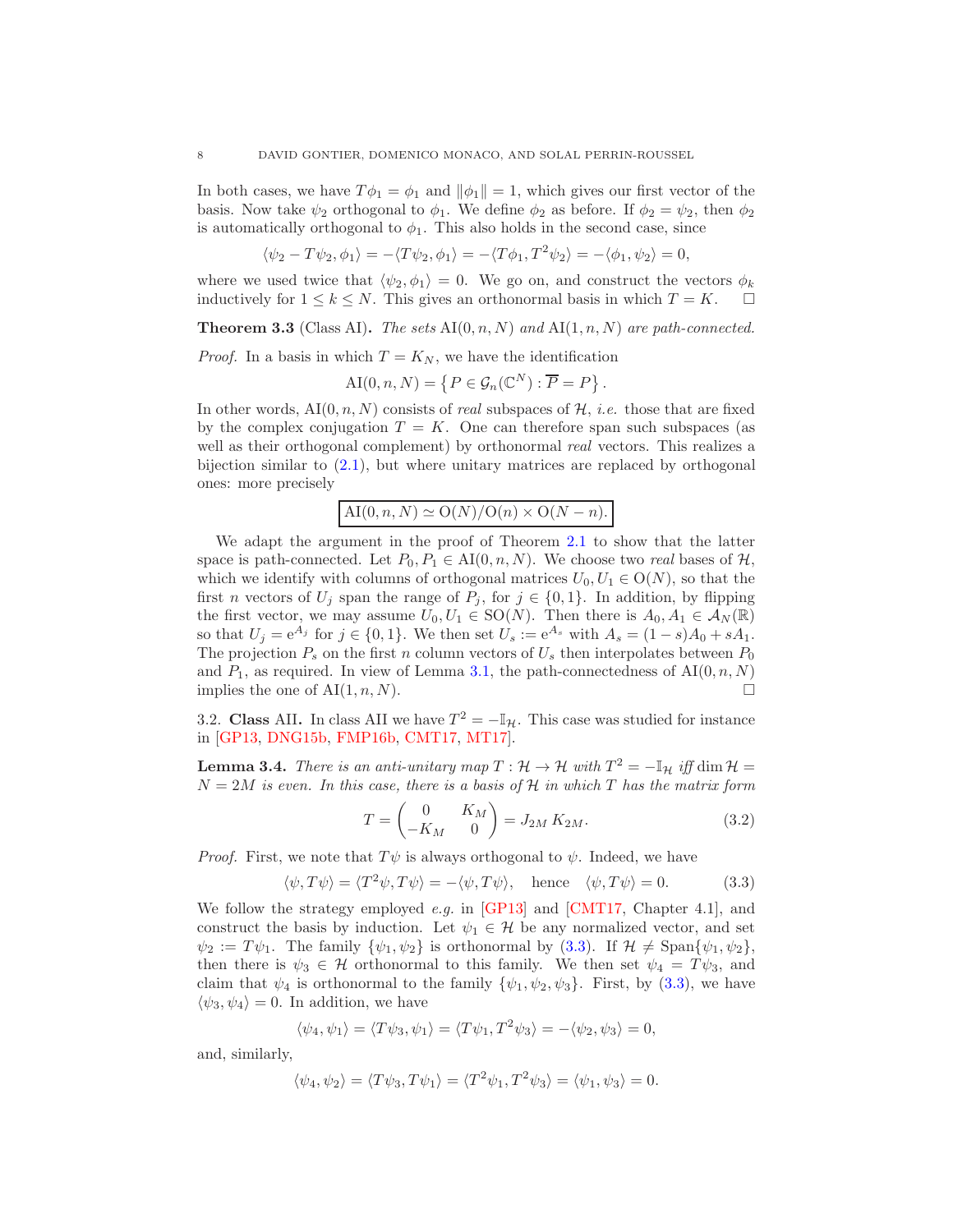We proceed by induction. We first obtain that the dimension of H is even,  $N = 2M$ , and we construct an explicit basis  $\{\psi_1, \cdots, \psi_{2M}\}$  for H. In the orthonormal basis  $\{\psi_1, \psi_3, \psi_5, \cdots, \psi_{2M-1}, \psi_2, \psi_4, \cdots, \psi_{2M}\},$  the operator T has the matrix form [\(3.2\)](#page-7-2).  $\Box$ 

<span id="page-8-2"></span>**Theorem 3.5** (Class AII). The sets  $\text{AII}(0, n, N)$  and  $\text{AII}(1, n, N)$  are non-empty iff  $n = 2m \in 2\mathbb{N}$  and  $N = 2M \in 2\mathbb{N}$ . Both are path-connected.

Proof. The proof follows the same lines as that of Theorems [2.1](#page-4-6) and [3.3.](#page-7-3) The condition  $T^{-1}PT = P$  for  $P \in \text{AII}(0, n, N)$  means that the range of the projection  $P$  is stable under the action of  $T$ . This time, the operator  $T$  endows the Hilbert space H with a quaternionic structure, namely the matrices  $\{\Pi_{\mathcal{H}}, T, iT\}$  satisfy the same algebraic relations as the basic quaternions  $\{i, j, k\}$ : they square to  $-\mathbb{I}_{\mathcal{H}}$ , they pairwise anticommute and the product of two successive ones cyclically gives the third. This allows to realize the class  $\text{AII}(0, 2m, 2M)$  as

$$
\mathrm{AII}(0, 2m, 2M) \simeq \mathrm{Sp}(M)/\mathrm{Sp}(m) \times \mathrm{Sp}(M-m).
$$

Matrices in  $Sp(M)$  are exponentials of Hamiltonian matrices, that is, matrices A such that  $J_{2M}A$  is symmetric [\[Hal15,](#page-21-18) Prop. 3.5 and Coroll. 11.10]. Such matrices form a (Lie) algebra, and therefore the same argument as in the proof of Theorem [3.3](#page-7-3) applies, yielding path-connectedness of  $\text{AI}(0, 2m, 2M)$ . This in turn implies, in combination with Lemma [3.1,](#page-6-2) that  $\text{AII}(1, 2m, 2M)$  is path-connected as well.  $\Box$ 

<span id="page-8-0"></span>3.3. Class D. We now come to classes where the C-symmetry is present. We first focus on the even case,  $C^2 = +\mathbb{I}_{\mathcal{H}}$ , characterizing class D. One of the most famous models in this class is the 1-dimensional Kitaev chain [\[Kit01\]](#page-21-19). We choose to work in the basis of H in which C has the form<sup>[2](#page-8-1)</sup>  $C = K_N$  (see Lemma [3.2\)](#page-6-3).

**Lemma 3.6.** The set  $D(0, n, N)$  is non-empty iff  $N = 2n$ . In this case, and in a basis where  $C = K_N$ , a projection P is in  $D(0, n, 2n)$  iff it has the matrix form

$$
P = \frac{1}{2}(\mathbb{I}_N + \mathrm{i}A), \quad \text{with} \quad A \in \mathrm{O}(2n) \cap \mathcal{A}_{2n}(\mathbb{R}).
$$

Proof. A computation shows that

$$
\begin{cases} P^* = P \\ P^2 = P \\ C^{-1}PC = \mathbb{I} - P \end{cases} \Longleftrightarrow \begin{cases} A^* = -A \\ A^2 = -\mathbb{I}_N \\ \overline{A} = A \end{cases} \Longleftrightarrow \begin{cases} A^*A = \mathbb{I}_N \\ A = \overline{A} = -A^T. \end{cases}
$$

This proves that  $P \in D(0, n, N)$  iff  $A \in O(N) \cap \mathcal{A}_N(\mathbb{R})$ . In particular, we have  $\det(A) = (-1)^N \det(-A) = (-1)^N \det(A^T) = (-1)^N \det(A)$ , so  $N = 2m$  is even. Finally, since the diagonal of A is null, we have  $n = \text{Tr}(P) = \frac{1}{2}\text{Tr}(\mathbb{I}_N) = m$ .  $\Box$ 

In Corollary [A.4](#page-19-0) below, we prove that a matrix A is in  $O(2n) \cap A_{2n}(\mathbb{R})$  iff it is of the form

 $A = W^T J_{2n} W$ , with  $W \in O(2n)$ .

<span id="page-8-1"></span> $2$ This is *different* from the "energy basis", of common use in the physics literature, in which  $C$  is block-off-diagonal, mapping "particles" to "holes" and vice-versa. We find this other basis more convenient for our purpose.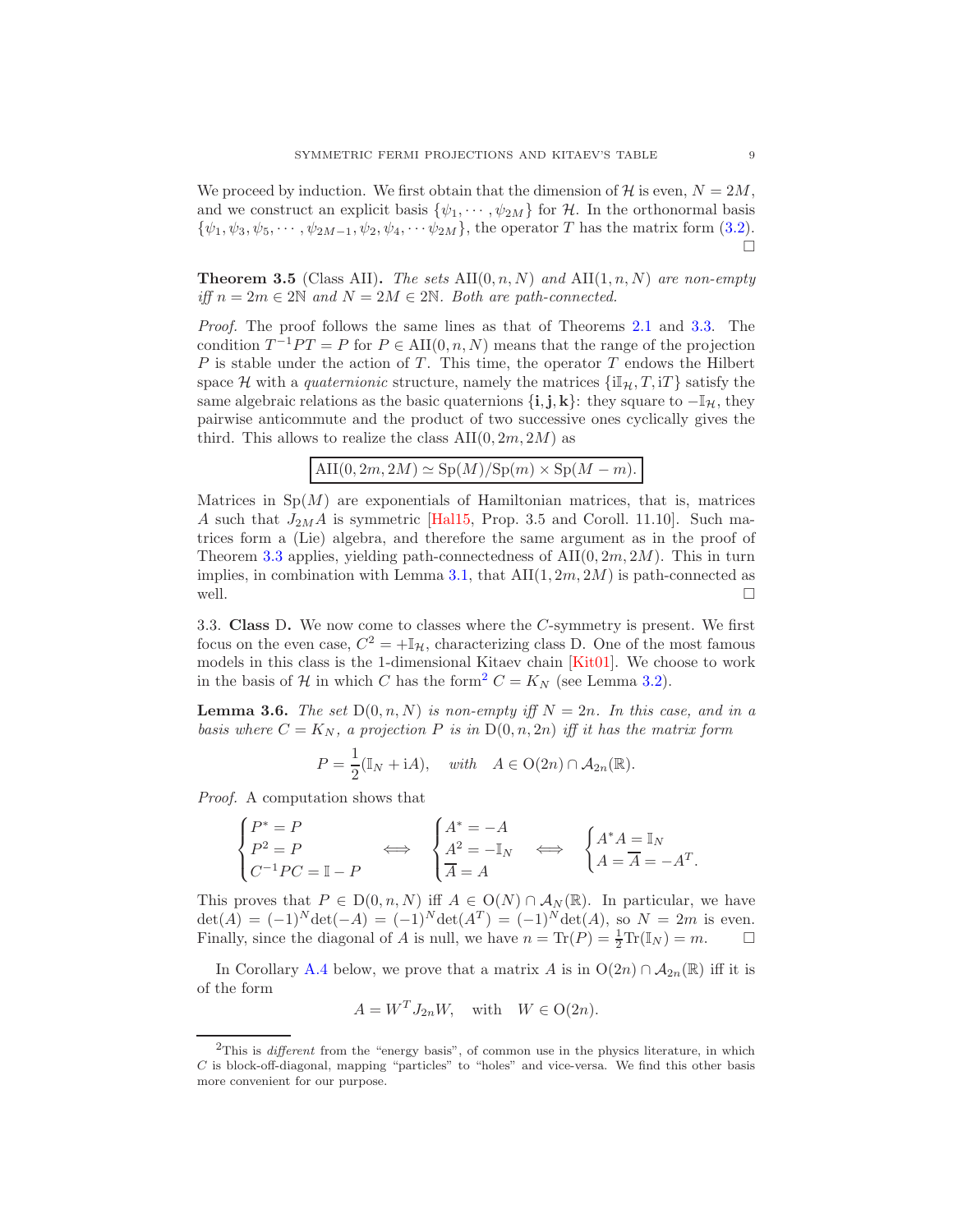In addition, we have  $W_0^T J_{2n} W_0 = W_1^T J_{2n} W_1$  with  $W_0, W_1 \in O(2n)$  iff  $W_0 W_1^* \in$  $\text{Sp}(n) \cap \text{O}(2n)$ . Finally, in Proposition [A.5,](#page-20-7) we show that  $\text{Sp}(n) \cap \text{O}(2n) \simeq \text{U}(n)$ . Altogether, this shows that

| $D(0, n, 2n) \simeq O(2n) \cap \mathcal{A}_{2n}(\mathbb{R}) \simeq O(2n)/U(n).$ |
|---------------------------------------------------------------------------------|
|---------------------------------------------------------------------------------|

To identify the connected components of this class, recall that for an antisymmetric matrix  $A \in \mathcal{A}_{2n}^{\mathbb{R}}(\mathbb{C})$ , we can define its *Pfaffian* 

$$
\Pr(A) := \frac{1}{2^n n!} \sum_{\sigma} \text{sgn}(\sigma) \prod_{i=1}^n a_{\sigma(2i-1), \sigma(2i)},
$$
\n(3.4)

where the above sum runs over all permutations over  $2n$  labels and  $sgn(\sigma)$  is the sign of the permutation  $\sigma$ . The Pfaffian satisfies

$$
Pf(A)^2 = \det(A).
$$

On the other hand, if  $A \in O(2n)$ , then  $\det(A) \in {\pm 1}$ , so if  $A \in O(2n) \cap \mathcal{A}_{2n}(\mathbb{R})$ , we must have  $\det(A) = 1$  and  $Pf(A) \in \{\pm 1\}.$ 

**Theorem 3.7** (Class D). The set  $D(d, n, N)$  is non-empty iff  $N = 2n$ .

• The set  $D(0, n, 2n)$  has two connected components. Define the index map Index<sub>0</sub><sup>D</sup>:  $D(0, n, 2n) \rightarrow \mathbb{Z}_2 \simeq {\{\pm 1\}}$  by

 $\forall P \in D(0, n, 2n)$ , Index $_D^D(P) := Pf(A)$ .

Then  $P_0$  is homotopic to  $P_1$  in  $D(0, n, 2n)$  iff Index $_D^D(P_0) = \text{Index}_0^D(P_1)$ .

• The set  $D(1, n, 2n)$  has four connected components. Define the index map Index<sup>D</sup>:  $D(1, n, 2n) \rightarrow \mathbb{Z}_2 \times \mathbb{Z}_2$  by

 $\forall P \in D(1, n, 2n)$ ,  $\text{Index}_{1}^{D}(P) := (\text{Pf}(A(0)), \text{Pf}(A(\frac{1}{2})))$ .

Then  $P_0$  is homotopic to  $P_1$  in  $D(1, n, 2n)$  iff Index $_1^D(P_0) = \text{Index}_1^D(P_1)$ .

*Proof.* We start with  $D(0, n, N = 2n)$ . Let  $P_0, P_1 \in D(0, n, 2n)$ . It is clear that if  $Pf(A_0) \neq Pf(A_1)$ , then  $P_0$  and  $P_1$  are in two different connected components (recall that  $Pf(\cdot)$  is a continuous map, with values in  $\{\pm 1\}$  in our case).

It remains to construct an explicit homotopy in the case where  $Pf(A_0) = Pf(A_1)$ . In Corollary [A.4](#page-19-0) below, we recall that a matrix A is in  $O(2n) \cap A_{2n}(\mathbb{R})$  iff there is  $V \in SO(2n)$  so that

$$
A = V^T D V, \quad \text{with} \quad D = (1, 1, \cdots, 1, \text{Pf}(A)) \otimes \begin{pmatrix} 0 & 1 \\ -1 & 0 \end{pmatrix}.
$$

So, if  $A_0, A_1 \in O(2n) \cap A_{2n}(\mathbb{R})$  have the same Pfaffian, it is enough to connect the corresponding  $V_0$  and  $V_1$  in  $SO(2n)$ . The proof follows since  $SO(2n)$  is pathconnected (compare with the proof of Theorem [3.3\)](#page-7-3).

The case for  $D(d = 1, n, 2n)$  is now a consequence of Lemma [3.1.](#page-6-2)

<span id="page-9-0"></span>Remark 3.8. For 1-dimensional translation-invariant systems, one can distinguish between a weak (i.e., lower-dimensional, depending solely on  $P(k)$  at  $k = 0$ ) index

$$
\mathrm{Index}_0^{\mathrm{D}}(P(0)) = \mathrm{Pf}(A(0)) \in \mathbb{Z}_2
$$

and a strong (i.e., "truly" 1-dimensional) index

$$
\widetilde{\mathrm{Index}^{\mathrm{D}}_0(P)} := \mathrm{Pf}(A(0)) \cdot \mathrm{Pf}(A(\tfrac{1}{2})) \in \mathbb{Z}_2.
$$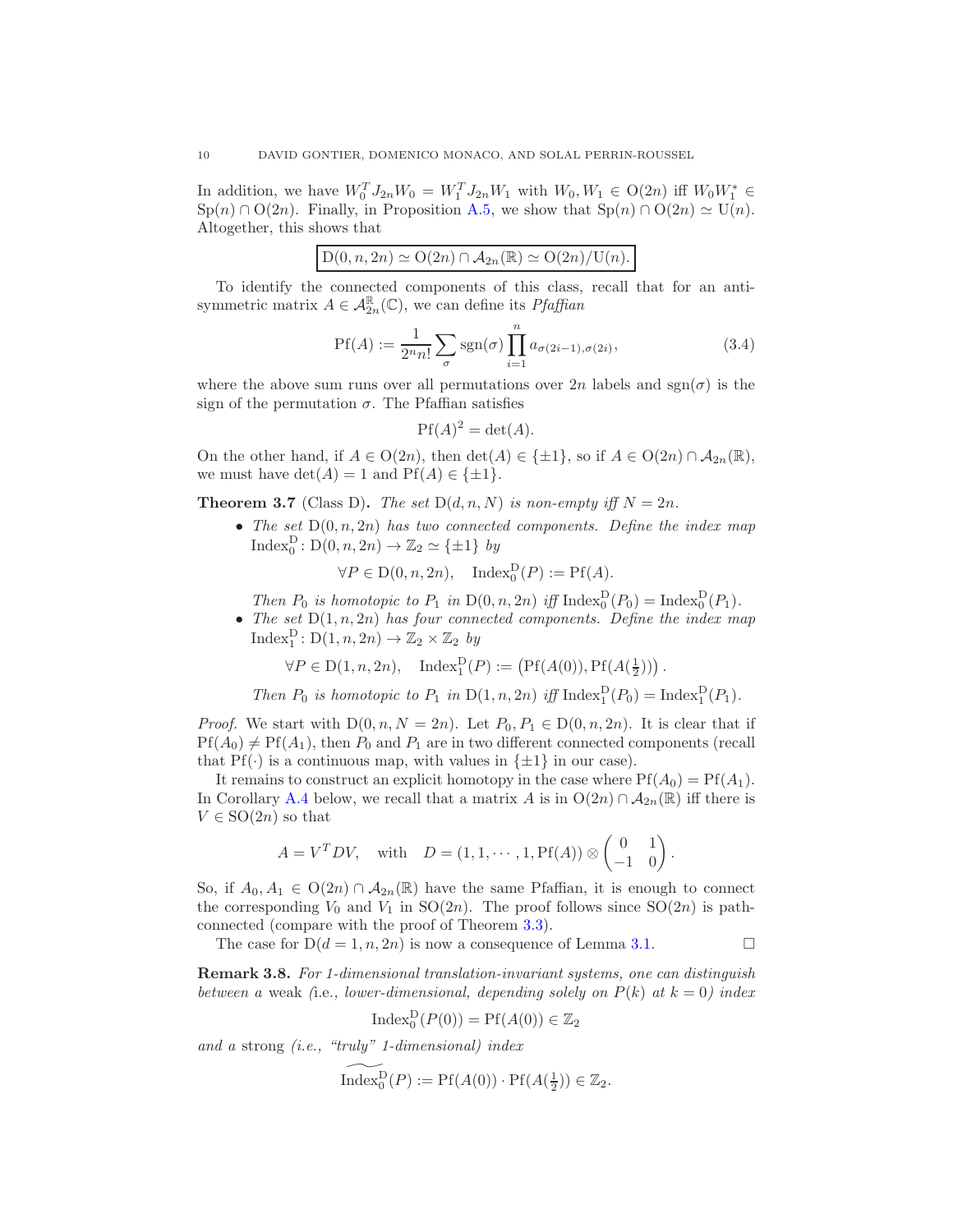Only the latter  $\mathbb{Z}_2$ -index appears in the periodic tables for free ground states [\[Kit09\]](#page-21-0). Our proposed index

$$
\mathrm{Index}_1^D(P) = \left(\mathrm{Pf}(A(0)), \mathrm{Pf}(A(\tfrac{1}{2}))\right) \in \mathbb{Z}_2 \times \mathbb{Z}_2
$$

clearly contains the same topological information of both the weak and strong indices.

A similar situation will appear in class BDI (see Section [4.1\)](#page-11-0).

<span id="page-10-0"></span>3.4. Class C. We now focus on the odd C-symmetry class, where  $C^2 = -\mathbb{I}_{\mathcal{H}}$ . Thanks to Lemma [3.4,](#page-7-4)  $N = 2M$  is even, and we can choose a basis of H in which C has the matrix form

$$
C = \begin{pmatrix} 0 & K_M \\ -K_M & 0 \end{pmatrix} = J_{2M} K_{2M}.
$$

Recall that  $Sp(n) := Sp(2n; \mathbb{C}) \cap U(2n)$ .

**Lemma 3.9.** The set  $C(0, n, N)$  is non-empty iff  $N = 2n$  (hence  $n = M$ ). A projection  $P$  is in  $C(0, n, 2n)$  iff it has the matrix form

$$
P = \frac{1}{2} (\mathbb{I}_{2n} + \mathbf{i} J_{2n} A), \quad \text{with} \quad A \in \text{Sp}(n) \cap \mathcal{S}_{2n}^{\mathbb{R}}(\mathbb{C}).
$$

Proof. With this change of variable, we obtain that

$$
\begin{cases}\nP = P^* \\
P^2 = P \\
C^{-1}PC = \mathbb{I}_{2n} - P\n\end{cases}\n\Longleftrightarrow\n\begin{cases}\nA^* J_{2n} = J_{2n} A \\
J_{2n} A J_{2n} A = -\mathbb{I}_{2n} \\
\overline{A} J_{2n} = J_{2n} A.\n\end{cases}
$$

With the two first equations, we obtain  $AA^* = \mathbb{I}_{2n}$ , so  $A \in U(2n)$ . With the first and third equations, we get  $A^T = A$ , so  $A \in \mathcal{S}_{2n}^{\mathbb{R}}(\mathbb{C})$ , and with the two last equations,  $A^T J_{2n} A = J_{2n}$ , so  $A \in \text{Sp}(2n; \mathbb{C})$ . The result follows.

In Corollary [A.2](#page-18-0) below, we prove that a matrix A is in  $\text{Sp}(n) \cap \mathcal{S}_{2n}^{\mathbb{R}}(\mathbb{C})$  iff it is of the form

$$
A = V^T V, \quad \text{for some} \quad V \in \text{Sp}(n).
$$

In addition,  $A = V_0^T V_0 = V_1^T V_1$  with  $V_0, V_1 \in \text{Sp}(n)$  iff  $V_1 V_0^* \in \text{Sp}(n) \cap \text{O}(2n) \simeq$  $U(n)$  (see the already mentioned Proposition [A.5](#page-20-7) for the last bijection). This proves that

$$
C(0, n, N) \simeq Sp(n) \cap S_{2n}^{\mathbb{R}}(\mathbb{C}) \simeq Sp(n)/U(n).
$$

**Theorem 3.10** (Class C). The sets  $C(0, n, N)$  and  $C(1, n, N)$  are non-empty iff  $N = 2n$ . Both are path-connected.

*Proof.* For  $C(d = 0, n, 2N)$ , it is enough to prove that  $Sp(n) \cap S_{2n}^{\mathbb{R}}(\mathbb{C})$  is pathconnected. To connect  $A_0$  and  $A_1$  in  $\text{Sp}(n) \cap \mathcal{S}_{2n}(\mathbb{C})$  it suffices to connect the corresponding  $V_0$  and  $V_1$  in  $Sp(2n)$ . This can be done as we already saw in the proof of Theorem [3.5.](#page-8-2) Invoking Lemma [3.1](#page-6-2) allows to conclude that  $C(1, n, 2n)$  is  $path-connected$  as well.  $\square$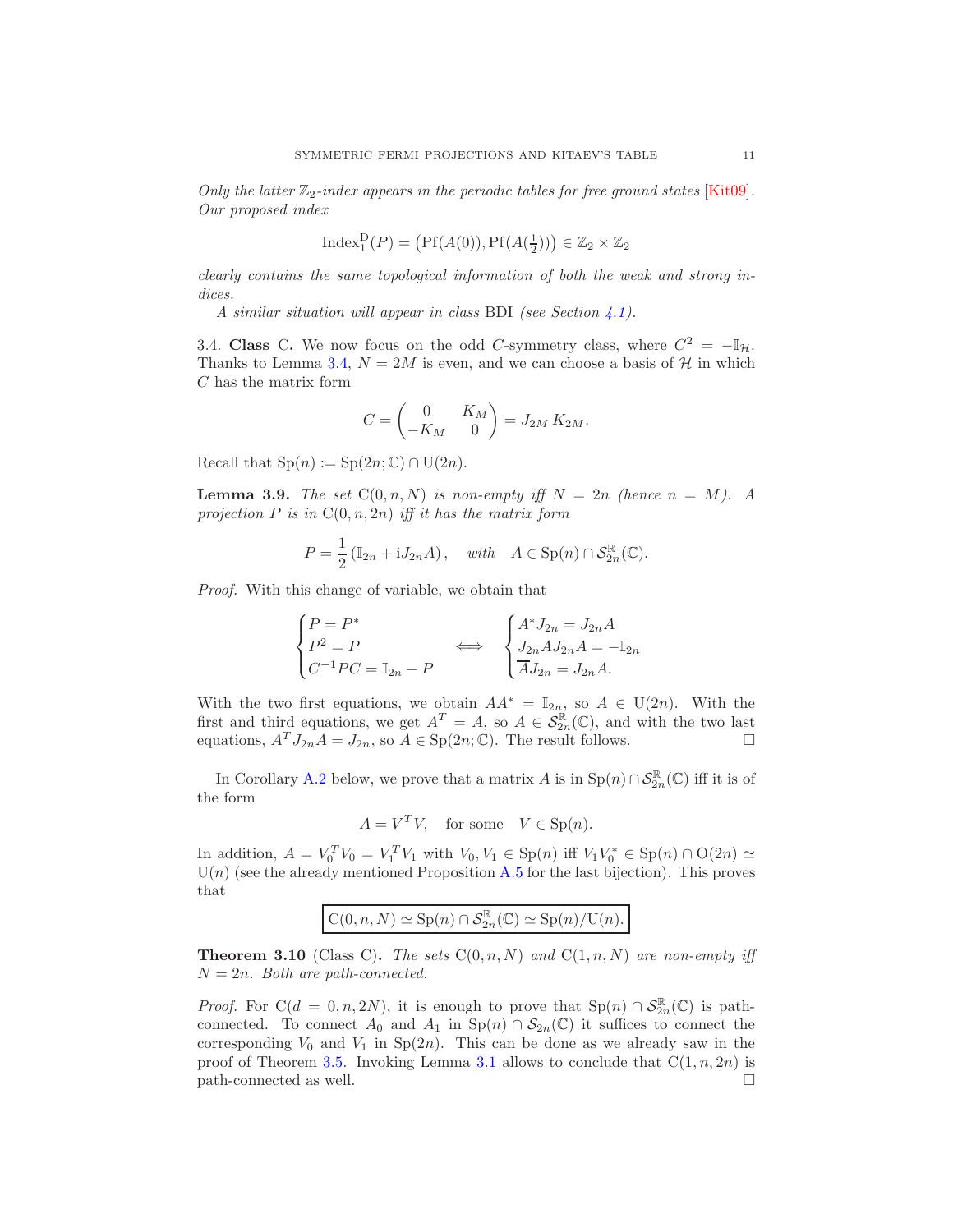#### 4. Real chiral classes: BDI, DIII, CII and CI

<span id="page-11-1"></span>We now focus on the chiral real classes; by Assumption [1.4,](#page-1-0) the chiral symmetry operator  $S$  will come from the combination of a  $T$ -symmetry with a  $C$ -symmetry. In what follows, we will always find a basis for  $\mathcal H$  in which  $S := TC$  has the form [\(2.3\)](#page-4-2). In particular, Lemma [2.2](#page-4-7) applies, and any  $P \in X(d, n, 2n)$  for  $X \in$ {BDI, DIII, CII, CI} will be of the form

<span id="page-11-2"></span>
$$
P(k) = \frac{1}{2} \begin{pmatrix} \mathbb{I}_n & Q(k) \\ Q(k)^* & \mathbb{I}_n \end{pmatrix} \quad \text{with} \quad Q(k) \in \mathcal{U}(n). \tag{4.1}
$$

The T-symmetry (or equivalently the C-symmetry) of  $P(k)$  translates into a condition for  $Q(k)$ , of the form

<span id="page-11-3"></span>
$$
F_T(Q(k)) = Q(-k). \tag{4.2}
$$

With these remarks, we are able to formulate the analogue of Lemma [3.1](#page-6-2) for real chiral classes.

<span id="page-11-5"></span>**Lemma 4.1** (Real chiral classes in  $d = 1$ ). Let  $X \in \{BDI, DIII, CII, CI\}$ . Then  $P_0$ and  $P_1$  are in the same connected component in  $X(1, n, 2n)$  iff

- $P_0(0)$  and  $P_1(0)$  are in the same connected component in  $X(0, n, 2n)$ ,
- $P_0(\frac{1}{2})$  and  $P_1(\frac{1}{2})$  are in the same connected component in  $X(0, n, 2n)$ , and
- there exists a choice of the above interpolations  $P_s(0)$ ,  $P_s(\frac{1}{2})$ ,  $s \in [0,1]$ , and therefore of the corresponding unitaries  $Q_s(0)$ ,  $Q_s(\frac{1}{2})$  as in [\(4.1\)](#page-11-2), such that

Winding( $\partial\Omega_0, Q$ ) = 0,

where  $\Omega_0$  is the half-square defined in [\(3.1\)](#page-6-4), and where Q is the continuous family of unitaries defined on  $\partial\Omega_0$  via the families

$$
\left\{Q_0(k)\right\}_{k\in [0,1/2]},\quad \left\{Q_1(k)\right\}_{k\in [0,1/2]},\quad \left\{Q_s(0)\right\}_{s\in [0,1]},\quad \textit{and}\quad \left\{Q_s(\tfrac{1}{2})\right\}_{s\in [0,1]}.
$$

Proof. As was already mentioned, the vanishing of the winding in the statement is equivalent to the existence of a continuous extension of the map  $Q(k, s) \equiv Q_s(k)$ to  $(k, s) \in Ω_0$ . For  $k \in [-\frac{1}{2}, 0]$  and  $s \in [0, 1]$ , we define

$$
Q_s(k) := F_T(Q_s(-k)),
$$

where  $F_T$  is the functional relation in [\(4.2\)](#page-11-3). Using [\(4.1\)](#page-11-2), we can infer the existence of a family of projections  ${P_s(k)}_{k\in\mathbb{T}^1}$  which depends continuously on  $s \in [0,1],$ is in  $X(1, n, 2n)$  for all  $s \in [0, 1]$ , and restricts to  $P_0$  and  $P_1$  at  $s = 0$  and  $s = 1$ , respectively. This family thus provides the required homotopy. respectively. This family thus provides the required homotopy.

<span id="page-11-0"></span>4.1. Class BDI. We start from class BDI, characterized by even T - and C-symmetries.

<span id="page-11-4"></span>**Lemma 4.2.** Assume BDI $(0, n, N)$  is non empty. Then  $N = 2n$ , and there is a basis of H in which

$$
T=\begin{pmatrix}K_n&0\\0&K_n\end{pmatrix},\quad C=\begin{pmatrix}K_n&0\\0&-K_n\end{pmatrix},\quad so\ that\quad S=TC=\begin{pmatrix}\mathbb{I}_n&0\\0&-\mathbb{I}_n\end{pmatrix}.
$$

*Proof.* Let  $P_0 \in \text{BDI}(0, n, 2n)$ , and let  $\{\phi_1, \dots, \phi_n\}$  be an orthonormal basis for Ran  $P_0$  such that  $T\phi_j = \phi_j$  for all  $1 \leq j \leq n$  (see Lemma [3.2\)](#page-6-3). We set

$$
\forall 1 \le j \le n, \quad \phi_{n+j} = C\phi_j.
$$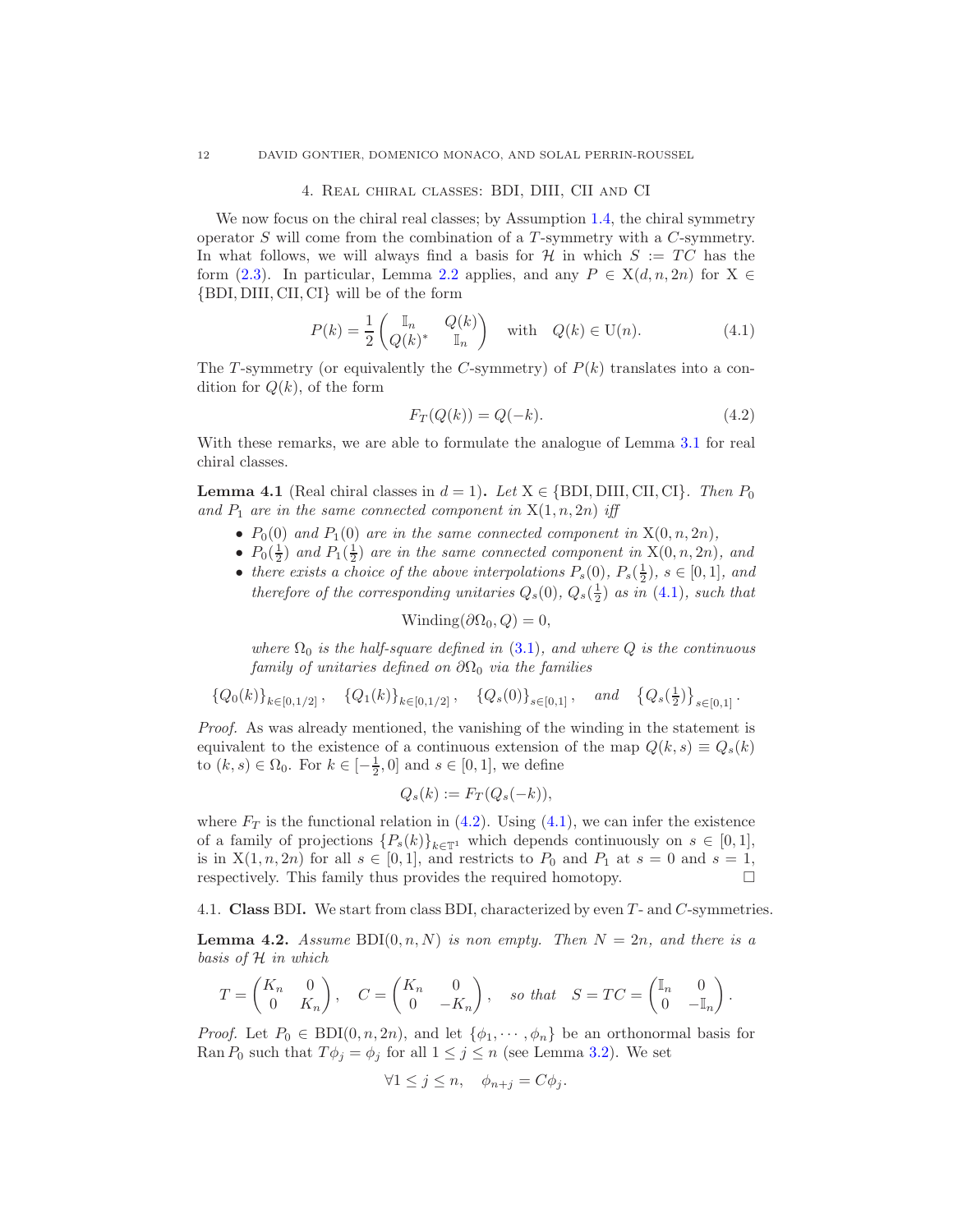Since C is anti-unitary, and maps Ran  $P_0$  into Ran  $(\mathbb{I}-P_0)$ , the family  $\{\phi_1, \dots, \phi_{2n}\}\$ is an orthonormal basis for H. Since T and C commute, we have for all  $1 \leq j \leq n$ ,

<span id="page-12-0"></span> $T\phi_{n+j} = TC\phi_j = CT\phi_j = C\phi_j = \phi_{n+j}, \text{ and } C\phi_{n+j} = C^2\phi_j = \phi_j.$  (4.3)

Therefore in this basis the operators  $T$  and  $C$  take the form

$$
T = \begin{pmatrix} K_n & 0 \\ 0 & K_n \end{pmatrix}, \quad C = \begin{pmatrix} 0 & K_n \\ K_n & 0 \end{pmatrix} \text{ and } S = \begin{pmatrix} 0 & \mathbb{I}_n \\ \mathbb{I}_n & 0 \end{pmatrix}.
$$

We now change basis via the matrix  $U := \frac{1}{\sqrt{2}}$ 2  $\int \mathbb{I}_n$   $\mathbb{I}_n$  $\mathbb{I}_n$  – $\mathbb{I}_n$ ) to obtain the result.  $\square$ 

Using Lemma [4.2,](#page-11-4) one can describe a projection  $P(k)$  with its corresponding unitary  $Q(k)$ . The condition  $T^{-1}P(k)T = P(-k)$  reads

$$
\overline{Q}(-k) = Q(k).
$$

So a projection P is in BDI $(0, n, 2n)$  iff the corresponding matrix  $Q \in U(n)$  satisfies  $\overline{Q} = Q$ , that is  $Q \in O(n)$ . This proves that

$$
\mathrm{BDI}(0, n, 2n) \simeq \mathrm{O}(n).
$$

Recall that  $O(n)$  has two connected components, namely det<sup>-1</sup>{ $\pm 1$ }.

<span id="page-12-1"></span>**Theorem 4.3** (Class BDI). The set  $BDI(d, n, N)$  is non-empty iff  $N = 2n$ .

• Let Index<sup>BDI</sup>: BDI $(0, n, 2n) \rightarrow \mathbb{Z}_2$  be the index map defined by

 $\forall P \in \text{BDI}(0, n, 2n), \quad \text{Index}_{0}^{\text{BDI}}(P) = \det(Q).$ 

- Then  $P_0$  is homotopic to  $P_1$  in  $BDI(0, n, 2n)$  iff Index $_0^{BDI}(P_0) = \text{Index}_{0}^{BDI}(P_1)$ .
- There is an index map  $\text{Index}_1^{\text{BDI}}: \text{BDI}(1, n, 2n) \to \mathbb{Z}_2 \times \mathbb{Z}$  such that  $P_0$  is homotopic to  $P_1$  in BDI $(1, n, 2n)$  iff Index<sup>BDI</sup> $(P_0)$  = Index<sup>BDI</sup> $(P_1)$ .

*Proof.* Recall that  $SO(n)$  is path-connected, see the proof of Theorem [3.3.](#page-7-3) The complement  $O(n)\setminus SO(n)$  is in bijection with  $SO(n)$ , by multiplying each orthogonal matrix with determinant  $-1$  by the matrix diag( $1, 1, \ldots, 1, -1$ ). This proves the first part.

We now focus on dimension  $d = 1$ . Let  $P(k)$  be in BDI $(1, n, 2n)$ , and let  $Q(k)$ be the corresponding unitary. Let  $\alpha(k):[0, \frac{1}{2}] \to \mathbb{R}$  be a continuous map so that

$$
\forall k \in [0, \frac{1}{2}], \quad \det Q(k) = e^{i\alpha(k)}.
$$

Since  $Q(0)$  and  $Q(\frac{1}{2})$  are in  $O(n)$ , we have det  $Q(0) \in {\pm 1}$  and det  $Q(\frac{1}{2}) \in {\pm 1}$ . We define

$$
\mathcal{W}^{1/2}(P) := \mathcal{W}^{1/2}(Q) := \frac{1}{\pi} \left( \alpha(\frac{1}{2}) - \alpha(0) \right) \in \mathbb{Z}.
$$

The number  $W^{1/2}(Q) \in \mathbb{Z}$  counts the number of *half turns* that the determinant is winding as k goes from 0 to  $\frac{1}{2}$ . We call this map the *semi-winding*. We finally define the index map  $Index_1^{BDI}$ :  $BDI(1, n, 2n) \rightarrow \mathbb{Z}_2 \times \mathbb{Z}$  by

$$
\forall P \in \mathrm{BDI}(1, n, 2n), \quad \mathrm{Index}_1^{\mathrm{BDI}}(P) := \left( \det Q(0), \ \mathcal{W}^{1/2}(P) \right) \quad \in \mathbb{Z}_2 \times \mathbb{Z}.
$$

Let  $P_0, P_1$  be in BDI $(1, n, 2n)$  such that Index<sup>BDI</sup> $(P_0)$  = Index<sup>BDI</sup> $(P_1)$ , and let us construct an homotopy between  $P_0$  and  $P_1$ . First, we have det  $Q_0(0) = \det Q_1(0)$ , and, since  $W^{1/2}(P_0) = W^{1/2}(P_1)$ , we also have  $\det Q_0(\frac{1}{2}) = \det Q_1(\frac{1}{2})$ .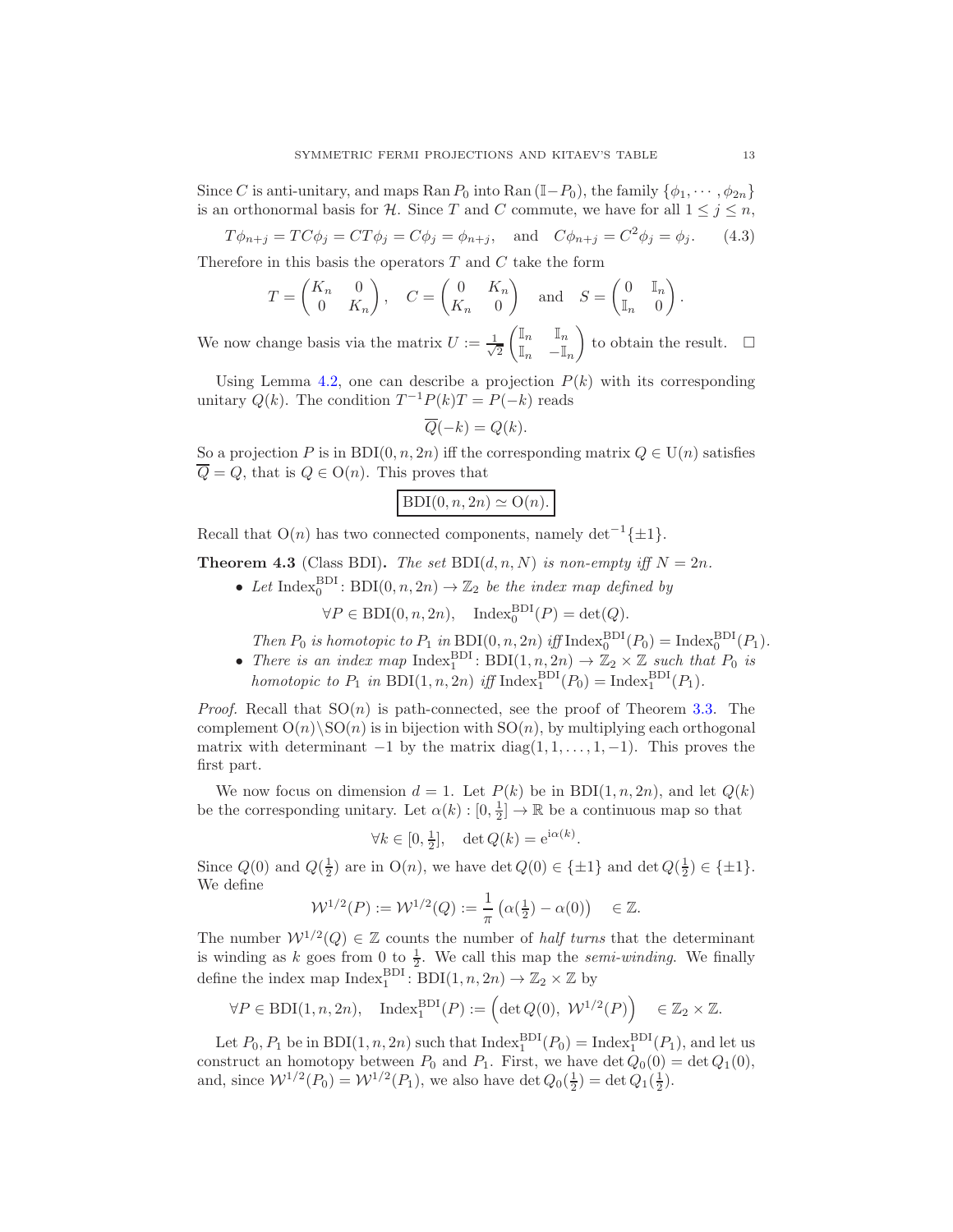Let  $Q_s(0)$  be a path in  $O(n)$  connecting  $Q_0(0)$  and  $Q_1(0)$ , and let  $Q_s(\frac{1}{2})$  be a path connecting  $Q_0(\frac{1}{2})$  and  $Q_1(\frac{1}{2})$ . This defines a continuous family of unitaries on the boundary of the half-square  $\Omega_0 := [0, \frac{1}{2}] \times [0, 1]$ . Since  $Q_s(0)$  and  $Q_s(\frac{1}{2})$  are in  $O(n)$  for all s, their determinants are constant, equal to  $\{\pm 1\}$ , and they do not contribute to the winding of the determinant of this unitary-valued map. So the winding along the boundary equals

$$
Winding(\partial \Omega_0, Q) = \mathcal{W}^{1/2}(P_0) - \mathcal{W}^{1/2}(P_1) = 0.
$$

<span id="page-13-0"></span>Lemma [4.1](#page-11-5) allows then to conclude the proof.  $\Box$ 

4.2. Class CI. In class CI, the T-symmetry is even  $(T^2 = \mathbb{I}_{\mathcal{H}})$  while the Csymmetry is odd  $(C^2 = -\mathbb{I}_{\mathcal{H}}).$ 

**Lemma 4.4.** Assume  $CI(0, n, N)$  is non empty. Then  $N = 2n$ , and there is a basis of H in which

$$
T = \begin{pmatrix} 0 & K_n \\ K_n & 0 \end{pmatrix}, \quad C = \begin{pmatrix} 0 & -K_n \\ K_n & 0 \end{pmatrix} \quad \text{so that} \quad S = TC = \begin{pmatrix} \mathbb{I}_n & 0 \\ 0 & -\mathbb{I}_n \end{pmatrix}. \tag{4.4}
$$

*Proof.* The proof is similar to the one of Lemma [4.2.](#page-11-4) This time, since  $C^2 = -\mathbb{I}$  and  $TC = -CT$ , we have, instead of  $(4.3)$ ,

$$
T\phi_{n+j} = TC\phi_j = -CT\phi_j = -C\phi_j = -\phi_{n+j}
$$
, and  $C\phi_{n+j} = C^2\phi_j = -\phi_j$ .  $\Box$ 

Using again Lemma [4.2,](#page-11-4) we describe a projection  $P(k)$  with its corresponding unitary  $Q(k)$ . The condition  $T^{-1}P(k)T = P(-k)$  gives

$$
Q(-k)^T = Q(k).
$$

In particular, if  $P \in \mathrm{CI}(0, n, 2n)$ , the corresponding Q satisfies  $Q^T = Q$ . In Corol-lary [A.2](#page-18-0) below, we prove that a matrix  $Q$  is in  $U(n) \cap S_n^{\mathbb{R}}(\mathbb{C})$  iff it is of the form

$$
Q = V^T V, \quad \text{for some} \quad V \in \mathcal{U}(n).
$$

In addition, we have  $Q = V_0^T V_0 = V_1^T V_1$  with  $V_0, V_1 \in U(n)$  iff  $V_0 V_1^* \in O(n)$ . This proves that

$$
CI(0, n, 2n) \simeq U(n) \cap S_n^{\mathbb{R}}(\mathbb{C}) \simeq U(n)/O(n).
$$

**Theorem 4.5** (Class CI). The set  $CI(d, n, N)$  is non-empty iff  $N = 2n$ . It is path-connected both for  $d = 0$  and for  $d = 1$ .

*Proof.* Given two matrices  $Q_0$ ,  $Q_1$  in  $U(n) \cap S_n^{\mathbb{R}}(\mathbb{C})$ , we can connect them in  $U(n) \cap S_n^{\mathbb{R}}(\mathbb{C})$  by connecting the corresponding  $V_0$  and  $V_1$  in  $U(n)$ . This proves that  $CI(0, n, 2n)$  is connected.

We now focus on the case  $d = 1$ . Let  $P_0(k)$  and  $P_1(k)$  be two families in CI(1, n), with corresponding unitaries  $Q_0$  and  $Q_1$ . Let  $V_0(0), V_1(0) \in U(n)$  so that

$$
Q_0(0) = V_0(0)^T V_0(0)
$$
, and  $Q_1(0) = V_1(0)^T V_1(0)$ .

Let  $V_s(0)$  be a homotopy between  $V_0(0)$  and  $V_1(0)$  in  $U(n)$ , and set

$$
Q_s(0) := V_s(0)^T V_s(0).
$$

Then,  $Q_s(0)$  is a homotopy between  $Q_0(0)$  and  $Q_1(0)$  in CI $(0, n, 2n)$ . We construct similarly an homotopy between  $Q_0(\frac{1}{2})$  and  $Q_1(\frac{1}{2})$  in CI $(0, n, 2n)$ . This gives a path of unitaries on the boundary of the half-square  $\Omega_0$ . We can extend this family inside  $\Omega_0$  iff the winding of the determinant along the boundary loop vanishes.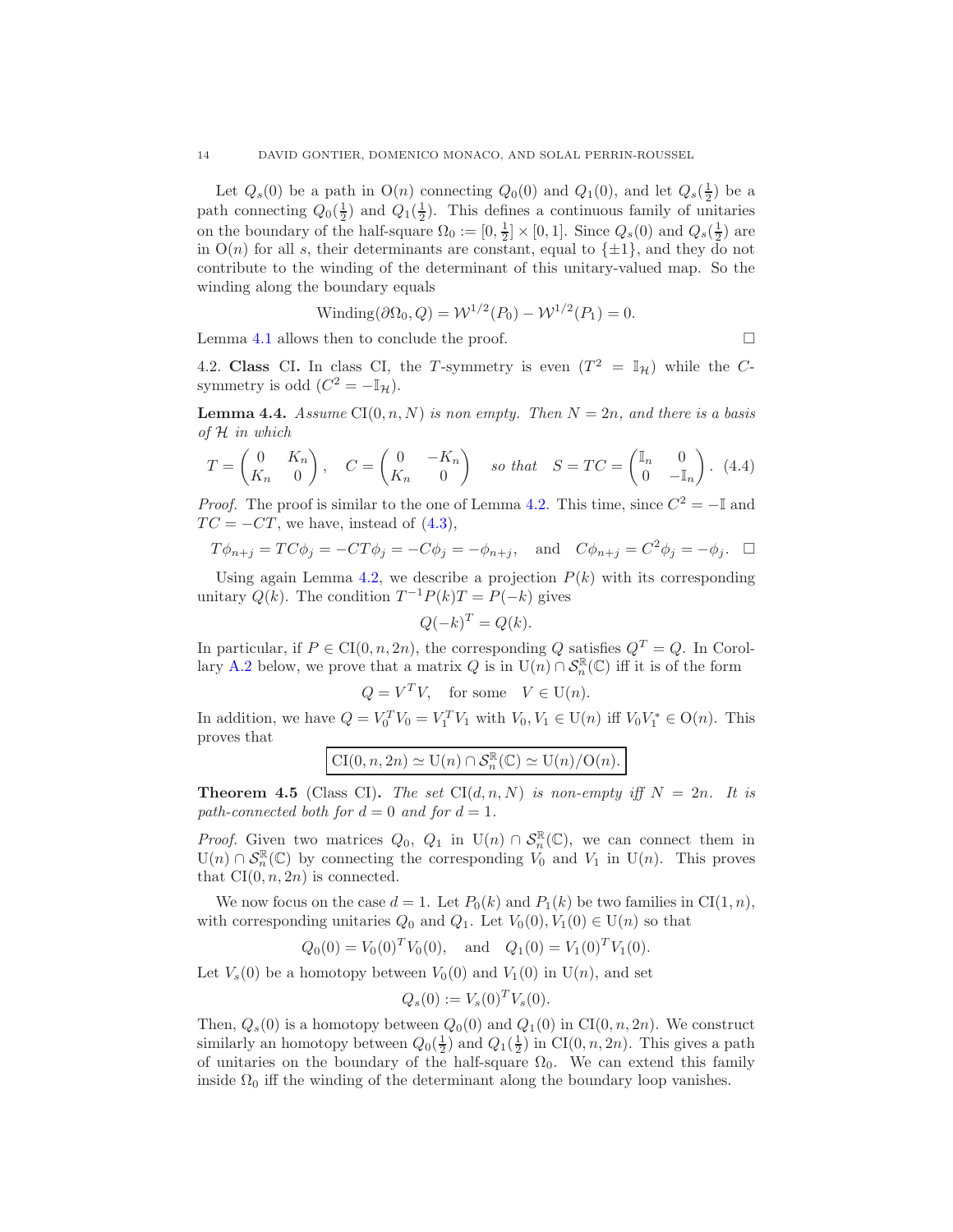Let  $W \in \mathbb{Z}$  be this winding. There is no reason a priori to have  $W = 0$ . However, if  $W \neq 0$ , we claim that we can cure the winding by modifying the path  $V_s(0)$  connecting  $V_0(0)$  and  $V_1(0)$ . Indeed, setting

$$
\widetilde{V}_s(0) = \text{diag}(\mathrm{e}^{\mathrm{i}W\pi s/2}, 1, 1, \cdots, 1)V_s(0), \quad \text{and} \quad \widetilde{Q}_s(0) := \widetilde{V}_s(0)^T \widetilde{V}_s(0),
$$

we can check that the family  $\widetilde{Q}_s(0)$  also connects  $Q_0(0)$  and  $Q_1(0)$  in CI $(0, n, 2n)$ , and satisfies

$$
\det \widetilde{Q}_s(0) = e^{iW\pi s} \det Q_s(0).
$$

This cures the winding, and Lemma [4.1](#page-11-5) allows to conclude that the class  $CI(1, n, 2n)$ is path-connected.

<span id="page-14-0"></span>4.3. Class DIII. The class DIII mirrors CI, since here the T-symmetry is odd  $(T^2 = -\mathbb{I}_{\mathcal{H}})$  while the C-symmetry is even  $(C^2 = \mathbb{I}_{\mathcal{H}})$ . This class has been studied e.g. in [\[DNG21\]](#page-21-20).

<span id="page-14-1"></span>**Lemma 4.6.** Assume DIII $(0, n, N)$  is non empty. Then  $n = 2m$  is even, and  $N = 2n = 4m$  is a multiple of 4. There is a basis of H in which

$$
T = \begin{pmatrix} 0 & K_n J_n \\ K_n J_n & 0 \end{pmatrix}, \quad C = \begin{pmatrix} 0 & K_n J_n \\ -K_n J_n & 0 \end{pmatrix}, \quad and \quad S = \begin{pmatrix} \mathbb{I}_n & 0 \\ 0 & -\mathbb{I}_n \end{pmatrix}.
$$

*Proof.* Let  $P_0 \in \text{DIII}(0, n, 2n)$ . Since T is anti-unitary, leaves Ran  $P_0$  invariant, and satisfies  $T^2 = -\mathbb{I}_{\text{Ran }P_0}$  there, one can apply Lemma [3.4](#page-7-4) to the restriction of T on Ran  $P_0$ . We first deduce that  $n = 2m$  is even, and that there is a basis for Ran  $P_0$ of the form  $\{\psi_1,\ldots,\psi_{2m}\}\,$  with  $\psi_{m+j} = T\psi_j$ . Once again we set  $\psi_{2m+j} := C\psi_j$ . This time, we have  $TC = -CT$ , so, in the basis  $\{\psi_1, \dots, \psi_{4m}\}\)$ , we have

$$
T = \begin{pmatrix} KJ_n & 0 \\ 0 & -KJ_n \end{pmatrix}, \quad C = \begin{pmatrix} 0 & K \\ K & 0 \end{pmatrix} \text{ hence } S = TC = \begin{pmatrix} 0 & J_n \\ -J_n & 0 \end{pmatrix},
$$

A computation reveals that

$$
U^*\begin{pmatrix}0&J_n\\-J_n&0\end{pmatrix}U=\begin{pmatrix}\mathbb{I}_n&0\\0&-\mathbb{I}_n\end{pmatrix},\quad\text{with}\quad U:=\frac{1}{\sqrt{2}}\begin{pmatrix}\mathbb{I}_m&0&-\mathbb{I}_m&0\\0&-\mathbb{I}_m&0&\mathbb{I}_m\\0&\mathbb{I}_m&0&\mathbb{I}_m\\mathbb{I}_m&0&\mathbb{I}_m&0\end{pmatrix},
$$

and that U is unitary. With this change of basis, we obtain the result.  $\Box$ 

In this basis, we have that  $T^{-1}P(k)T = P(-k)$  iff the corresponding Q satisfies  $J_n Q^T(-k) J_n = -Q(k).$ 

In dimension  $d = 0$ , the condition becomes  $J_n Q^T J_n = -Q$ , which can be equivalently rewritten as

$$
A^T = -A, \quad \text{with} \quad A := QJ_n.
$$

The matrix A is unitary and skew-symmetric,  $A \in U(n) \cap \mathcal{A}_{n}^{\mathbb{R}}(\mathbb{C})$ . In particular, the Pfaffian of A is well-defined. In Corollary [A.4](#page-19-0) below, we recall that a matrix A is in  $\mathrm{U}(n) \cap \mathcal{A}_n^{\mathbb{R}}(\mathbb{C})$  iff it is of the form

$$
A = V^T J_n V, \quad \text{with} \quad V \in \mathcal{U}(n).
$$

In addition, we have  $A = V_0^T J_n V_0 = V_1^T J_n V_1$  with  $V_0, V_1 \in U(n)$  iff  $V_0 V_1^* \in Sp(m)$ . Therefore

$$
\mathrm{DIII}(0,2m,4m)\simeq \mathrm{U}(2m)\cap \mathcal{A}_{2m}^{\mathbb{R}}(\mathbb{C})\simeq \mathrm{U}(2m)/\mathrm{Sp}(m).
$$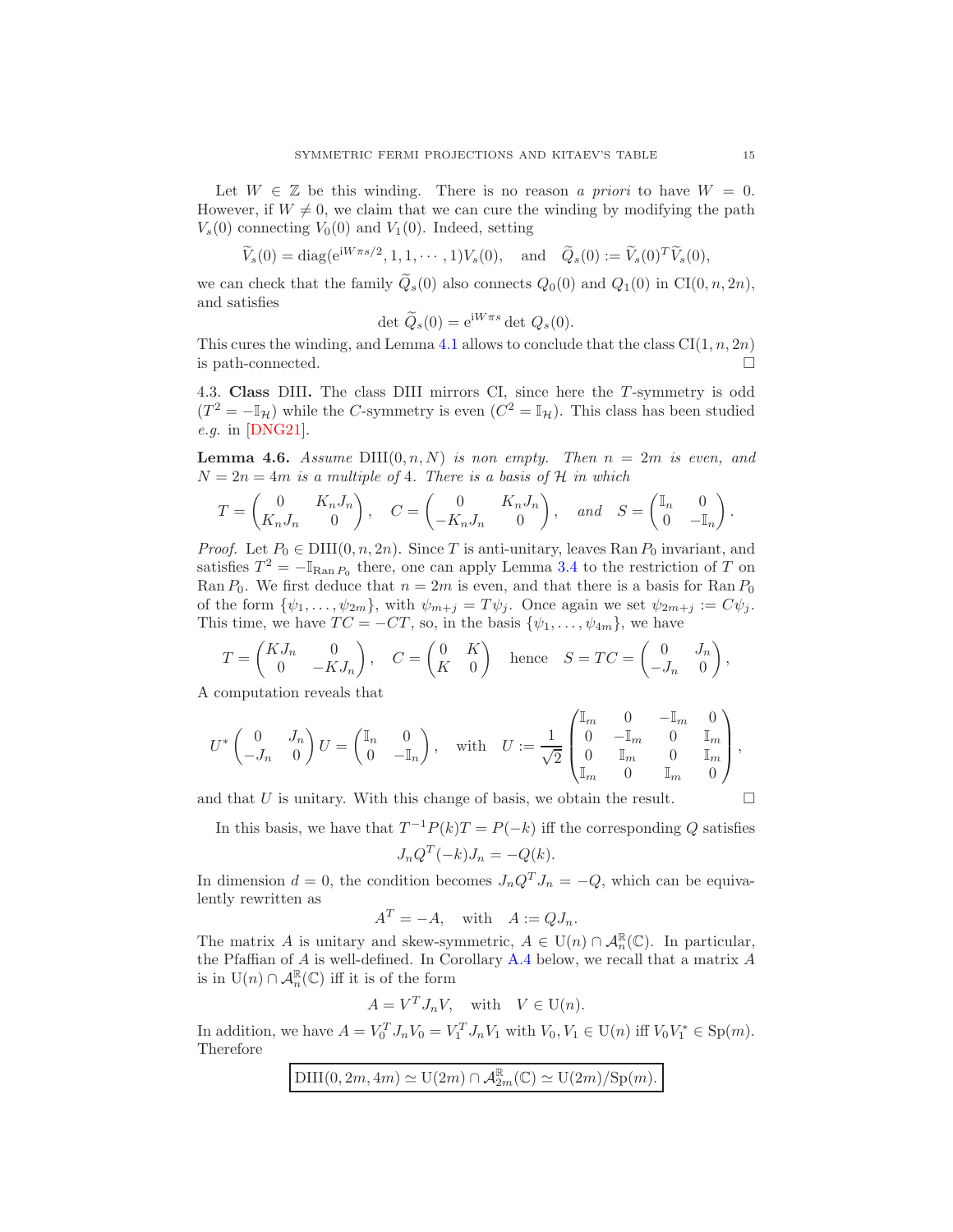**Theorem 4.7** (Class DIII). The set  $DIII(d, n, N)$  is non-empty iff  $n = 2m \in 2N$ and  $N = 2n = 4m$ .

- The set  $DIII(0, 2m, 4m)$  is path-connected.
- There is a map  $Index_1<sup>Diff</sup>$ :  $DIII(1, 2m, 4m) \rightarrow \mathbb{Z}_2$  such that  $P_0$  is homotopic to  $P_1$  in  $\text{DIII}(1, 2m, 4m)$  iff  $\text{Index}_1^{\text{DIII}}(P_0) = \text{Index}_1^{\text{DIII}}(P_1)$ .

The index  $Index_1^{DIII}$  is defined below in [\(4.5\)](#page-15-0). It matches the usual Teo-Kene formula in [\[TK10,](#page-21-21) Eqn. (4.27)].

*Proof.* For the first part, it is enough to connect the corresponding matrices  $V$ 's in  $U(n)$ , which is path-connected.

Let us focus on the case  $d = 1$ . Let  $P(k) \in \text{DIII}(1, 2m, 4m)$  with corresponding matrices  $Q(k) \in U(2m)$  and  $A(k) := J_{2m}^T Q(k) \in U(2m) \cap \mathcal{A}_{2m}^{\mathbb{R}}(\mathbb{C})$ . Let  $\alpha(k)$ :  $[0, 1/2] \rightarrow \mathbb{R}$  be a continuous phase so that

$$
\forall k \in [0, \frac{1}{2}], \quad \det A(k) = e^{i\alpha(k)}.
$$

For  $k_0 \in \{0, 1/2\}$ ,  $A(k_0)$  is anti-symmetric, so we can define its Pfaffian, which satisfies  $Pf(A(k_0))^2 = \det A(k_0) = e^{i\alpha(k_0)}$ . Taking square roots shows that there are signs  $\sigma_0, \sigma_{1/2} \in {\pm 1}$  so that

$$
\text{Pf } A(0) = \sigma_0 e^{i\frac{1}{2}\alpha(0)}, \quad \text{and} \quad \text{Pf } A(\frac{1}{2}) = \sigma_{1/2} e^{i\frac{1}{2}\alpha(\frac{1}{2})}.
$$

We define the Index as the product of the two signs  $\sigma_0 \cdot \sigma_{1/2}$ . Explicitly,

<span id="page-15-0"></span>
$$
\text{Index}_1^{\text{DIII}}(P) := \frac{e^{i\frac{1}{2}\alpha(0)}}{Pf A(0)} \cdot \frac{e^{i\frac{1}{2}\alpha(\frac{1}{2})}}{Pf A(\frac{1}{2})} \quad \in \{\pm 1\}. \tag{4.5}
$$

Note that this index is independent of the choice of the lifting  $\alpha(k)$ . Actually, this index is 1 if, by following the continuous map  $e^{i\frac{1}{2}\alpha(k)}$ , that is a continuous representation of  $\sqrt{\det(A(k))}$ , one goes from Pf  $A(0)$  to Pf  $A(\frac{1}{2})$ , and is -1 if one goes from Pf  $A(0)$  to  $-Pf A(\frac{1}{2})$ .

Let us prove that if  $P_0, P_1 \in \text{DIII}(1, 2m, 4m)$ , then  $\text{Index}_1^{\text{DIII}}(P_0) = \text{Index}_1^{\text{DIII}}(P_1)$ iff there is an homotopy between the two maps. Let  $V_0(0), V_1(0) \in U(n)$  be so that

$$
A_0(0) = V_0(0)^T J_n V_0(0)
$$
, and  $A_1(0) = V_1(0)^T J_n V_1(0)$ .

Let  $V_s(0)$  be a homotopy between  $V_0(0)$  and  $V_1(0)$  in  $U(n)$ , and set

$$
A_s(0) := V_s(0)^T J_n V_s(0).
$$

This gives a homotopy between  $A_0(0)$  and  $A_1(0)$  in DIII $(0, n, 2n)$ . We construct similarly a path  $A_s(\frac{1}{2})$  connecting  $A_0(\frac{1}{2})$  and  $A_1(\frac{1}{2})$  in DIII $(0, n, 2n)$ .

Define continuous phase maps  $\alpha_0(k)$ ,  $\widetilde{\alpha_s}(\frac{1}{2})$ ,  $\alpha_1(k)$  and  $\widetilde{\alpha_s}(0)$  so that

$$
\forall k \in [0, \frac{1}{2}], \quad \det A_0(k) = e^{i\alpha_0(k)} \quad \text{and} \quad \det A_1(k) = e^{i\alpha_1(k)},
$$

while

$$
\forall s \in [0,1], \quad \det A_s(0) = e^{i\widetilde{\alpha_s}(0)} \quad \text{and} \quad \det A_s(\frac{1}{2}) = e^{i\widetilde{\alpha_s}(\frac{1}{2})},
$$
 together with the continuity conditions

 $\alpha_0(k = \frac{1}{2}) = \widetilde{\alpha_{s=0}}(\frac{1}{2}), \quad \widetilde{\alpha_{s=1}}(\frac{1}{2}) = \alpha_1(k = \frac{1}{2}), \text{ and } \alpha_1(k = 0) = \widetilde{\alpha_{s=1}}(0).$ With such a choice, the winding of  $\det(A)$  along the loop  $\partial\Omega_0$  is

$$
W:=\frac{1}{2\pi}\left[\widetilde{\alpha_0}(0)-\alpha_0(0)\right]\in\mathbb{Z}.
$$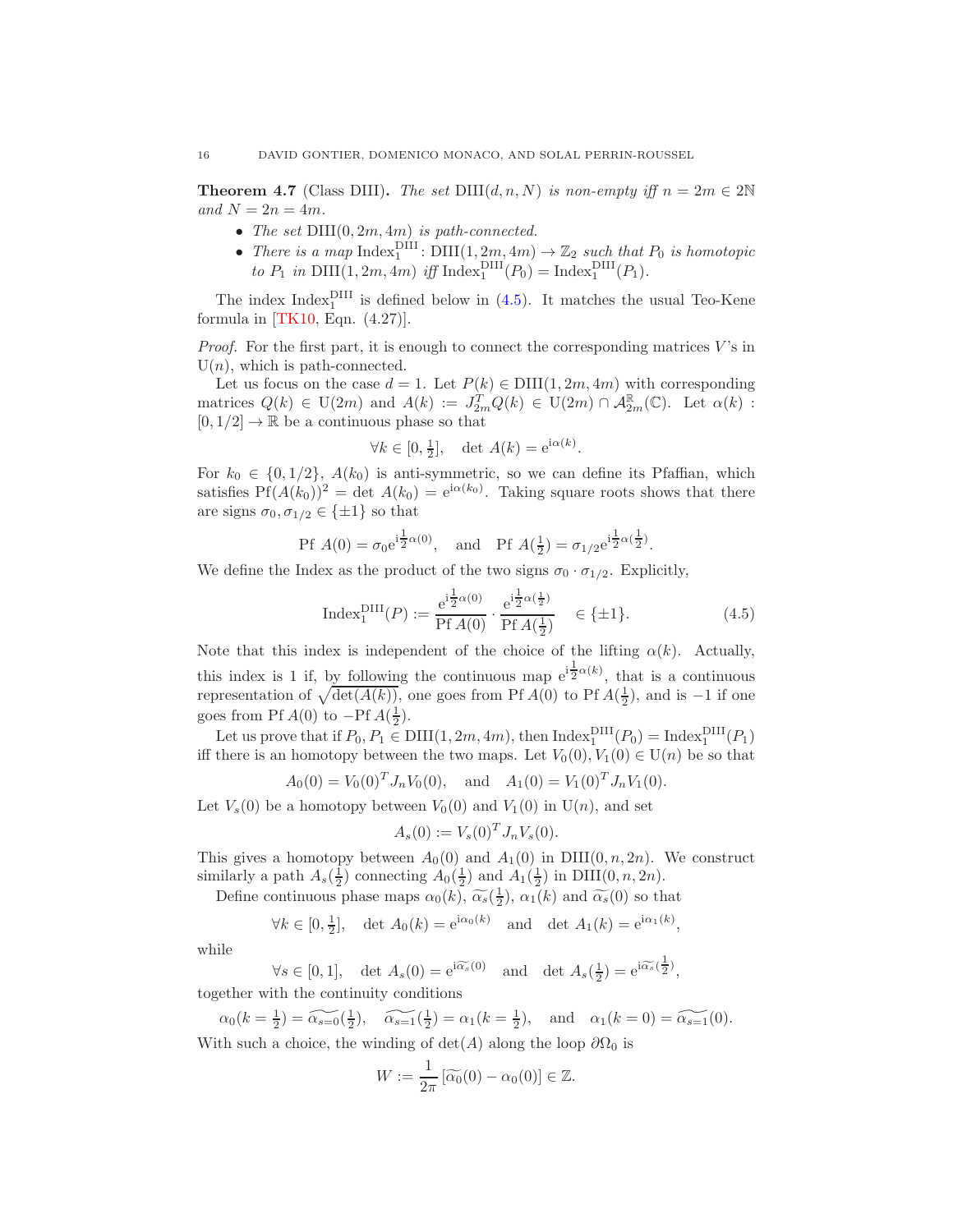We claim that  $W \in 2\mathbb{Z}$  is even iff  $\text{Index}_1^{\text{DIII}}(P_0) = \text{Index}_1^{\text{DIII}}(P_1)$ . The idea is to follow a continuation of the phase of  $\sqrt{\det A}$  along the boundary. For  $j \in \{0, 1\}$ , we denote by  $\varepsilon_j := \text{Index}_1^{\text{DIII}}(P_j)$  the index for the sake of clarity.

By definition of the Index, we have

$$
\frac{e^{i\frac{1}{2}\alpha_0(\frac{1}{2})}}{Pf A_0(\frac{1}{2})} = \frac{e^{i\frac{1}{2}\alpha_0(0)}}{Pf A_0(0)} \varepsilon_0, \text{ and, similarly, } \frac{e^{i\frac{1}{2}\alpha_1(\frac{1}{2})}}{Pf A_1(\frac{1}{2})} = \frac{e^{i\frac{1}{2}\alpha_1(0)}}{Pf A_1(0)} \varepsilon_1
$$

On the segment  $(k, s) = \{\frac{1}{2}\}\times [0, 1]$ , the map  $s \mapsto \text{Pf } A_s(\frac{1}{2})$  is continuous, and is a continuous representation of the square root of the determinant. So

$$
\frac{e^{i\frac{1}{2}\widetilde{\alpha_0}(\frac{1}{2})}}{Pf A_0(\frac{1}{2})} = \frac{e^{i\frac{1}{2}\widetilde{\alpha_1}(\frac{1}{2})}}{Pf A_1(\frac{1}{2})}, \text{ and similarly, } \frac{e^{i\frac{1}{2}\widetilde{\alpha_0}(0)}}{Pf A_0(0)} = \frac{e^{i\frac{1}{2}\widetilde{\alpha_1}(0)}}{Pf A_1(0)}.
$$

Gathering all expressions, and recalling the continuity conditions, we obtain

$$
\frac{e^{i\frac{1}{2}\widetilde{\alpha_0}(0)}}{Pf A_0(0)} = \varepsilon_0 \varepsilon_1 \frac{e^{i\frac{1}{2}\alpha_0(0)}}{Pf A_0(0)}, \text{ so } e^{i\pi W} = \varepsilon_0 \varepsilon_1.
$$

This proves our claim.

If the indices differ, then we have  $\varepsilon_0 \varepsilon_1 = -1$ , hence W is odd. In particular,  $W \neq 0$ , and one cannot find an homotopy in this case. Assume now that that two indices are equal, so that  $\varepsilon_0 \varepsilon_1 = 1$  and  $W \in 2\mathbb{Z}$  is even. There is no reason a priori to have  $W = 0$ , but we can cure the winding. Indeed, we set

$$
\widetilde{A}_s(0) := \widetilde{V}_s(0)^T J_n \widetilde{V}_s(0), \quad \text{with} \quad \widetilde{V}_s(0) := \text{diag}(\mathrm{e}^{\mathrm{i}\pi W s}, 1, \cdots, 1) V_s(0).
$$

The family  $A_s(0)$  is a continuous family connecting  $A_0(0)$  and  $A_1(0)$  in DIII $(0, n, 2n)$ . In addition, we have det  $\widetilde{A}_s(0) = e^{2i\pi W s} \det A_s(0)$ , so this new interpolation cures the winding. Invoking Lemma 4.1 concludes the proof. the winding. Invoking Lemma [4.1](#page-11-5) concludes the proof.

<span id="page-16-0"></span>4.4. Class CII. Finally, it remains to study the class CII, in which we have both  $T^2 = -\mathbb{I}_{\mathcal{H}}$  and  $C^2 = -\mathbb{I}_{\mathcal{H}}$ .

**Lemma 4.8.** Assume CII $(0, n, N)$  is non empty. Then  $n = 2m$  is even, and  $N = 2n = 4m$  is a multiple of 4. There is a basis of H in which

$$
T = \begin{pmatrix} -K_n J_n & 0 \\ 0 & -K_n J_n \end{pmatrix}, \quad C = \begin{pmatrix} K_n J_n & 0 \\ 0 & -K_n J_n \end{pmatrix}, \quad and \quad S = \begin{pmatrix} \mathbb{I}_n & 0 \\ 0 & -\mathbb{I}_n \end{pmatrix}.
$$

Proof. The proof is similar to the one of Lemma [4.6.](#page-14-1) Details are left to the reader.  $\Box$ 

In this basis, the condition  $T^{-1}P(k)T = P(-k)$  reads, in terms of  $Q$ ,

$$
J_n \overline{Q}(k) J_n = -Q(-k)
$$
, or equivalently  $Q(k)^T J_n Q(-k) = J_n$ .

In particular, in dimension  $d = 0$ , we have  $Q \in U(2m) \cap Sp(2m; C) = Sp(m)$ . So

$$
\text{CII}(0, 2m, 4m) \simeq \text{Sp}(m).
$$

**Theorem 4.9** (Class CII). The set CII $(d, n, N)$  is non-empty iff  $n = 2m \in 2\mathbb{N}$  and  $N=2n=4m$ .

• The set  $\text{CII}(0, 2m, 4m)$  is path-connected.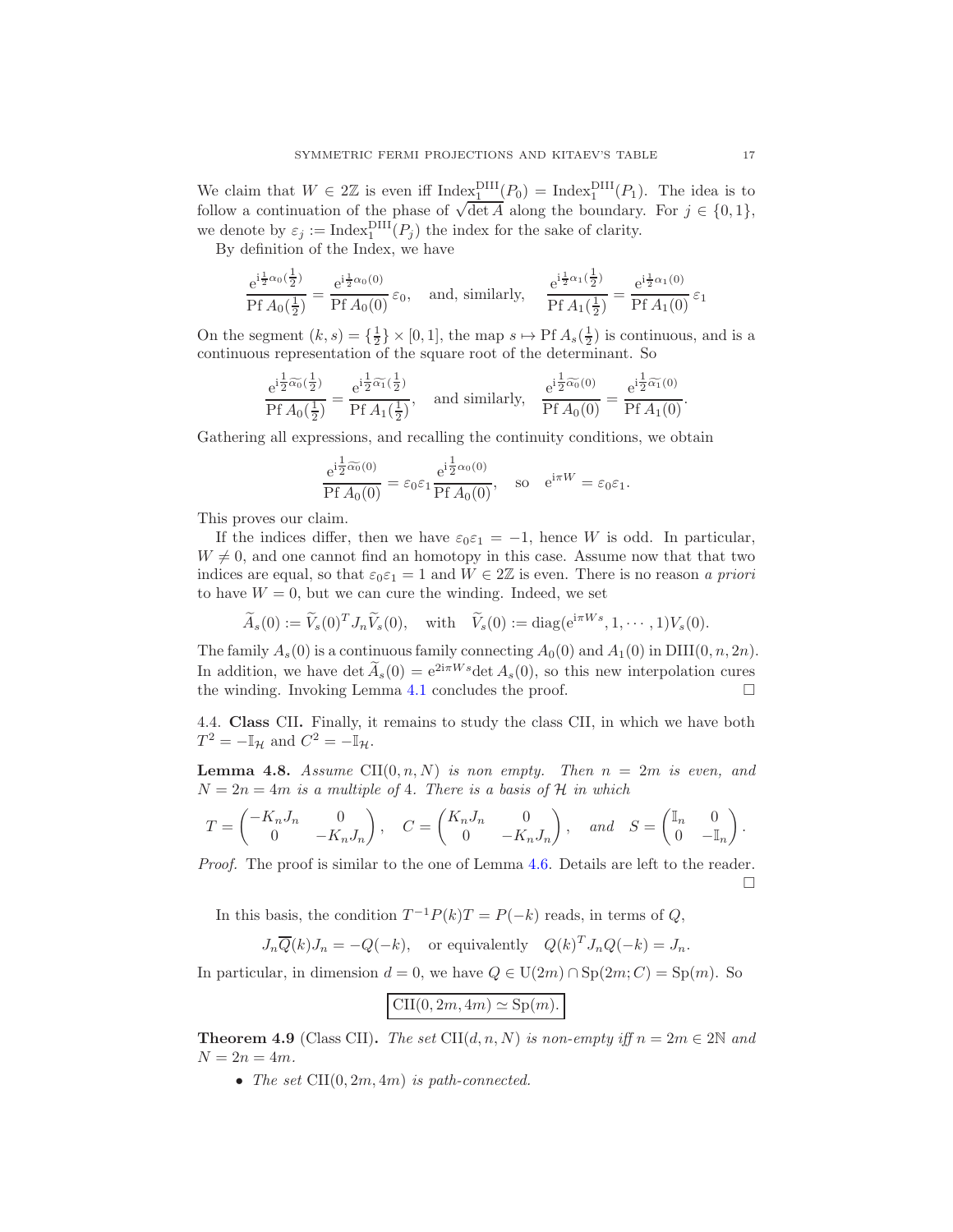#### 18 DAVID GONTIER, DOMENICO MONACO, AND SOLAL PERRIN-ROUSSEL

• Define the map  $Index_1^{CII}$ :  $CII(1, 2m, 4m) \rightarrow \mathbb{Z}$  by

 $\forall P \in \text{CII}(1, 2m, 4m), \quad \text{Index}_1^{\text{CII}}(P) := \text{Winding}(\mathbb{T}^1, Q).$ 

Then  $P_0$  is homotopic to  $P_1$  in CII(1, 2m, 4m) iff Index<sup>CII</sup>( $P_0$ ) = Index<sup>CII</sup>( $P_1$ ).

*Proof.* We already proved in Theorem [3.5](#page-8-2) that  $Sp(m)$  is connected, which yields the first part.

For the  $d = 1$  case, we first note that if  $Q \in \text{Sp}(m)$ , we have  $Q^T J_n Q = J_n$ . Taking Pfaffians, we get  $det(Q) = 1$ . As in the proof of Theorem [4.3,](#page-12-1) we deduce that any path  $Q_s(0)$  connecting  $Q_0(0)$  and  $Q_1(0)$  in  $Sp(m)$  has a determinant constant equal to 1, hence does not contribute to the winding. The proof is then similar to the one of Theorem [4.3.](#page-12-1)

## Appendix A. Matrix factorizations

<span id="page-17-0"></span>In this appendix, we show how to factorize certain classes of matrices we encountered in the main body of the paper. The first result has been discovered many times, and is known as the Autonne–Tagaki factorization [\[Aut15\]](#page-20-8). The proof we present is found in [\[HJ13,](#page-21-22) Cor. 4.4.4] for the complex case, and in [\[dlCF16\]](#page-20-9) for the symplectic case. For the sake of the reader, we give a unified proof which employs also tools from [\[IF05\]](#page-21-23) in the symplectic case.

Recall that we denote by  $S_n^{\mathbb{R}}(\mathbb{C})$  the set of  $n \times n$  (complex) matrices, symmetric in the sense  $A = A^T$ , and by  $\mathcal{A}_n^{\mathbb{R}}(\mathbb{C})$  the anti-symmetric ones, satisfying  $A = -A^T$ .

<span id="page-17-1"></span>**Theorem A.1** (Autonne–Tagaki factorization). Let  $A \in S_n^{\mathbb{R}}(\mathbb{C})$ , and let  $\Lambda$  be the diagonal matrix composed of the (non-negative) singular values of A. Then there is a unitary  $U \in U(n)$  such that  $A = U\Lambda U^{T}$ .

If  $n = 2m$  and A is also symplectic, i.e.  $A<sup>T</sup> J<sub>n</sub> A = J<sub>n</sub>$ , then U and  $\Lambda$  can be chosen to be symplectic as well.

The above factorization is not a spectral decomposition, which involves *similarities* of the form  $U^*AU$  rather than *congruences* of the form  $U^TAU$ .

*Proof.* By definition, singular values of A are the (non-negative) square roots of the eigenvalues of the positive Hermitian operator  $H := A^*A$ . The operator H is hermitian, hence diagonalizable, of the form  $H = W\Lambda^2 W^*$  for some  $W \in U(n)$ . Define

$$
L:=W^TAW
$$

and observe that  $L^T = L$ . Using the unitarity of W and the symmetry of A, we have

$$
L^*L = W^*A^*\overline{W}W^TAW = W^*A^*AW = \Lambda^2,
$$
  

$$
LL^* = W^TAWW^*A^*\overline{W} = W^TA\overline{AW} = \overline{W^*A^*AW} = \overline{\Lambda^2} = \Lambda^2,
$$

as  $\Lambda^2$  is real-valued. So  $LL^* = L^*L$ , *i.e.* the operator L is normal, thus admits a polar decomposition  $L = VP$  with  $P := (L^*L)^{1/2} = \Lambda$  and  $V \in U(n)$  which commute among each other. As  $\Lambda$  is diagonal and V commutes with it, we may choose V to be diagonal as well. In particular, it is symmetric,  $V = V^T$ . If  $V = \text{diag}(e^{i\phi_1}, \dots, e^{i\phi_n}),$  denote by  $V^{1/2} := \text{diag}(e^{i\phi_1/2}, \dots, e^{i\phi_n/2}).$  This gives

$$
W^T A W = L = V \Lambda = V^{1/2} \Lambda V^{1/2} \quad \text{hence} \quad A = U \Lambda U^T \quad \text{with} \quad U := \overline{W} V^{1/2}
$$

.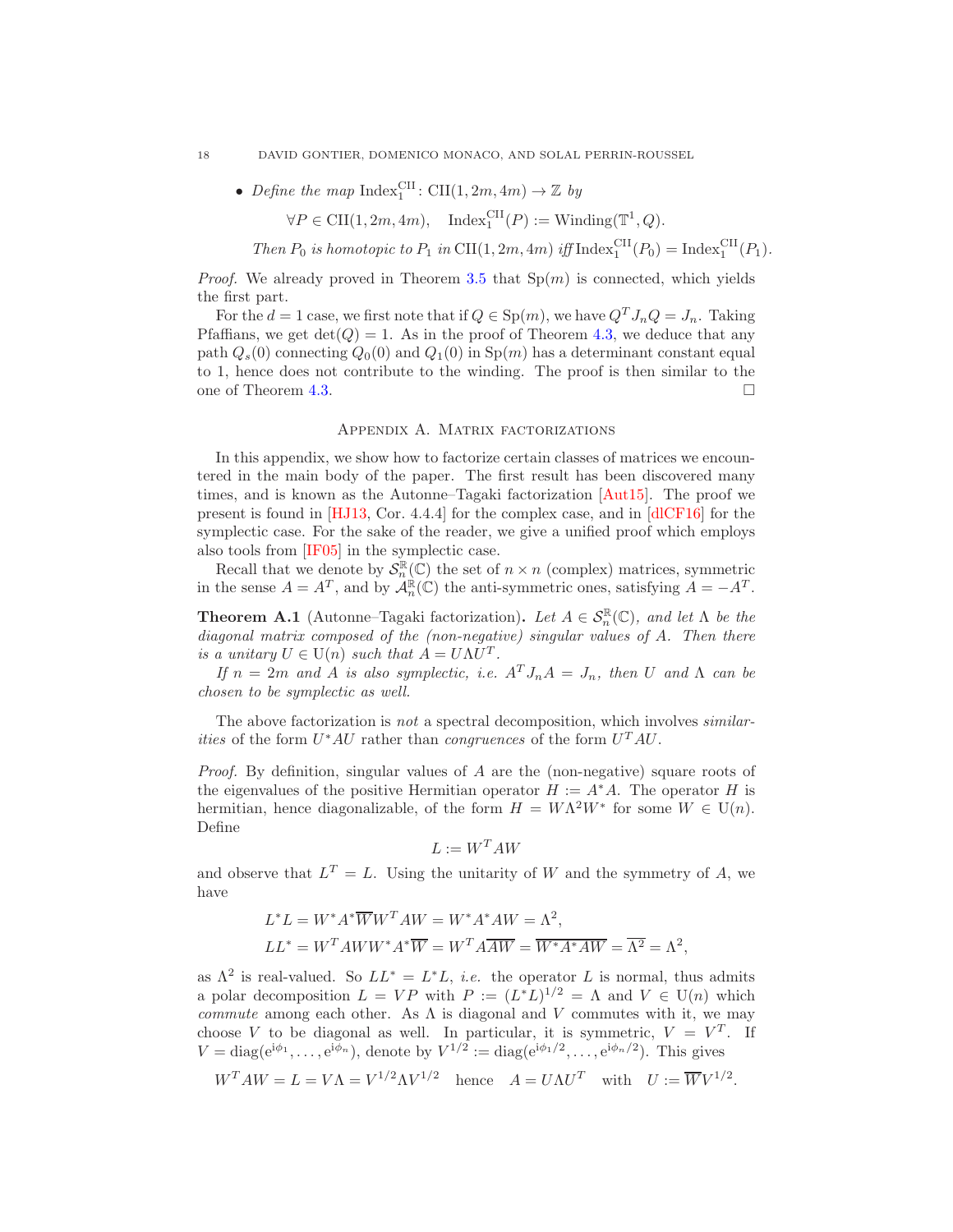In the symplectic case, we can prove that each matrix appearing previously can be chosen symplectic as well. For the matrices W and  $\Lambda^2$ , this follows from [\[IF05,](#page-21-23) Prop. 3. We directly check that  $L$  is symplectic if  $A$  is, and its polar decomposition  $L = VP$  can be chosen with V and P symplectic [\[IF05,](#page-21-23) Prop. 4].

We deduce the following useful corollary. The fact that  $\text{Sp}(m) \cap \text{O}(2m) \simeq \text{U}(m)$ is proved below in Proposition [A.5.](#page-20-7)

### <span id="page-18-0"></span>Corollary A.2.

• A matrix A is in  $U(n) \cap S_n^{\mathbb{R}}(\mathbb{C})$  iff it is of the form

$$
A = V^T V \quad \text{with} \quad V \in \mathcal{U}(n).
$$

In addition,  $A = V_0^T V_0 = V_1^T V_1$  with  $V_0, V_1 \in U(n)$  iff  $V_0 V_1^* \in O(n)$ . In particular,  $U(n) \cap S_n^{\mathbb{R}}(\mathbb{C}) \simeq U(n)/O(n).$ 

• A matrix A is in  $O(n) \cap S_n^{\mathbb{R}}(\mathbb{C})$  iff there is  $0 \leq j \leq n$  so that A is of the form

$$
A = V^T D_j V \quad with \quad V \in \text{SO}(n), \quad and \quad D_j := \text{diag}(\underbrace{1, \cdots, 1}_{j}, \underbrace{-1, \cdots, -1}_{n-j}).
$$

The set  $O(n) \cap S_n^{\mathbb{R}}(\mathbb{C})$  has  $n+1$  connected components, labeled by the signature. • Assume  $n = 2m$ . A matrix A is in  $\text{Sp}(m) \cap S_{2m}^{\mathbb{R}}(\mathbb{C})$  iff it is of the form

$$
A = V^T V \quad \text{with} \quad V \in \text{Sp}(m).
$$

*In addition,*  $A = V_0^T V_0 = V_1^T V_1$  with  $V_0, V_1 \in \text{Sp}(m)$  iff  $V_0 V_1^* \in \text{Sp}(m) \cap O(2m) \simeq$ U(m). In particular,  $\text{Sp}(m) \cap \overline{\mathcal{S}_{2m}^{\mathbb{R}}}(\mathbb{C}) \simeq \text{Sp}(m) / \text{U}(m)$ .

*Proof.* If  $A \in U(n) \cap S_n^{\mathbb{R}}(\mathbb{C})$ , its singular values are all equal to 1, so the Autonne– Tagaki factorization of A is of the form  $A = U U^T = V^T V$  with  $V = U^T$ . If  $A = V_0^T V_0 = V_1^T V_1$  with  $V_0, V_1 \in U(n)$ , then  $Z := V_0 V_1^*$  is unitary, and satisfies  $Z = (Z^*)^T = \overline{Z}$ , that is Z is real-valued. So  $Z \in O(n)$  as wanted. The proof in the symplectic case is similar.

If  $A \in O(n) \cap S_n^{\mathbb{R}}(\mathbb{C})$ , then the usual diagonalization of A shows that A is of the form  $A = V^T D V$  with  $V \in SO(n)$ , and D the diagonal matrix with the eigenvalues of A, counting multiplicities, and ranked in decreasing order. Since the eigenvalues of  $A \in O(n)$  are  $\pm 1$ , we have  $D = D_j$  with  $j = \dim \text{Ker}(A-1)$ . If  $A_0$  and  $A_1$  have different signatures, they are in different connected components of  $O(n) \cap S^{\mathbb{R}}_N(\mathbb{C}),$ and if they have the same signature, they can be connected by connecting the corresponding V's. This concludes the proof.  $\square$ 

The anti-symmetric analogue of the Autonne–Tagaki factorization is known as Hua's decomposition [\[Hua44,](#page-21-24) Thm. 7]. We set  $J_2 =$  $\begin{pmatrix} 0 & 1 \\ -1 & 0 \end{pmatrix}$ .

**Theorem A.3** (Hua's decomposition). Let  $A \in \mathcal{A}_{n}^{\mathbb{R}}(\mathbb{C})$  and assume that A is nondegenerate. Then  $n = 2m$  and all singular values of A have even multiplicities. In addition, if D is the  $m \times m$  diagonal matrix, composed of "half" the singular values of A, then there is  $U \in U(n)$  such that  $A = U(D \otimes J_2)U^T$ . If A is real-valued, then U is orthogonal.

Recall that if n is odd, then  $A = -A^T$  is never non-degenerate, since  $\det(A) = (A^T)$  $\det(A^T) = (-1)^n \det(A) = -\det(A)$ , hence  $\det(A) = 0$ .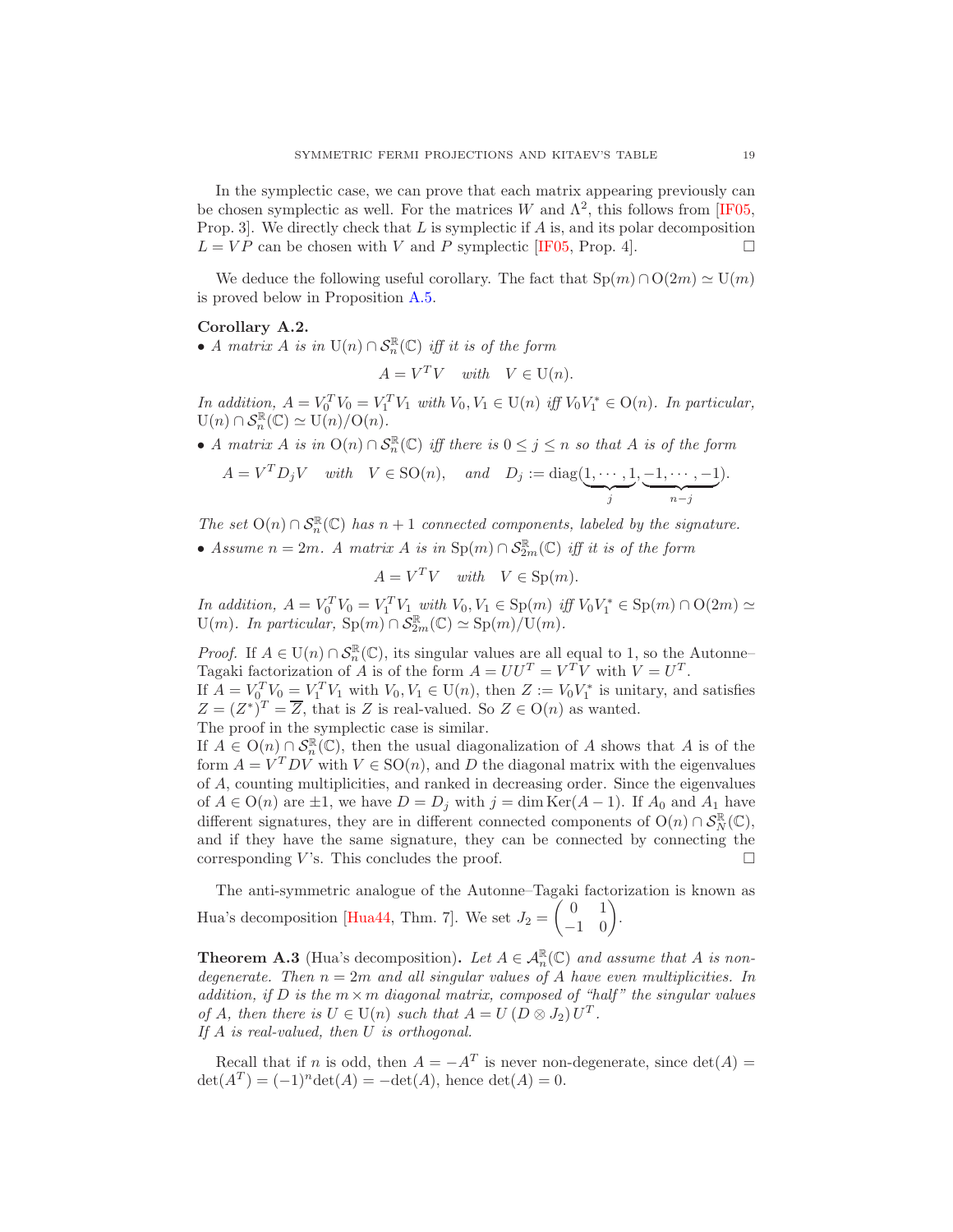*Proof.* Consider the positive Hermitian matrix  $H := A^*A$ . Observe that, in view of the non-degeneracy of A,

$$
\det(A^*A - \lambda \mathbb{I}_n) = \det(A^* - \lambda A^{-1}) \det(A) = \text{Pf}(A)^2 \left[ \text{Pf}(A^* - \lambda A^{-1}) \right]^2,
$$

where we used that  $A^* - \lambda A^{-1} \in \mathcal{A}_n^{\mathbb{R}}(\mathbb{C})$ . Therefore, the characteristic polynomial of H is a perfect square. This implies that its roots (*i.e.* the singular values of A) are of even multiplicity, and in particular their number, which is  $n$ , must be even.

Consider now  $\Lambda := D \otimes J_2$  as in the statement. If  $D = \text{diag}(\lambda_1, \ldots, \lambda_m)$ , then

$$
\Lambda^* \Lambda = \Lambda^T \Lambda = \text{diag}(\lambda_1^2, \lambda_1^2, \dots, \lambda_m^2, \lambda_m^2).
$$

The spectral decomposition of H implies the existence of  $W \in U(m)$  such that  $H = W\Lambda^*\Lambda W^*$ . As in the proof of Theorem [A.1,](#page-17-1) set

$$
L := W^T A W.
$$

Using that  $A^T = -A$ , we have  $L^T = -L$ . We also have  $L^*L = \Lambda^* \Lambda$ , which can be recast as

$$
(L\Lambda^{-1})^{-1} = \Lambda L^{-1} = (\Lambda^*)^{-1}L^* = (L\Lambda^{-1})^*,
$$

that is, the matrix  $L\Lambda^{-1} =: V$  is unitary. The skew-symmetry of L and of  $\Lambda$  also gives

$$
V\Lambda = L = -L^T = -\Lambda^T V^T = \Lambda V^T.
$$

Diagonalize now the unitary matrix  $V$ :

$$
V = \Gamma \Delta \Gamma^* \quad \text{with} \quad \Gamma \in U(n), \quad \Delta := \text{diag} \left( e^{i\phi_1}, \dots, e^{i\phi_n} \right).
$$

Set also

$$
\Delta^{1/2} := \text{diag}\left(e^{i\phi_1/2}, \dots, e^{i\phi_n/2}\right), \quad V^{1/2} := \Gamma \Delta^{1/2} \Gamma^*.
$$

Clearly,  $(V^{1/2})^2 = V$  and, by functional calculus,  $V^{1/2}\Lambda = \Lambda (V^{1/2})^T$ . We obtain

$$
W^T A W = L = V \Lambda = V^{1/2} \Lambda (V^{1/2})^T
$$

that is

$$
A = U (D \otimes J_2) U^T
$$
, with  $U := (W^T)^* V^{1/2}$ 

This concludes the proof for the complex case. The real case follows immediately, upon noticing that a real-valued unitary matrix is automatically orthogonal.  $\Box$ 

### <span id="page-19-0"></span>Corollary A.4.

• A matrix A is in  $U(2m) \cap \mathcal{A}_{2m}^{\mathbb{R}}(\mathbb{C})$  iff it is of the form

 $A = V^T J_{2m} V$  with  $V \in U(2m)$ .

In addition,  $A = V_0^T J_{2m} V_0 = V_1^T J_{2m} V_1$  with  $V_0, V_1 \in U(2m)$  iff  $V_0 V_1^* \in Sp(m)$ . In particular,  $U(2m) \cap \overline{\mathcal{A}_{2m}^{\mathbb{R}}}(\mathbb{C}) \simeq U(2m)/Sp(m).$ 

• A matrix A is in  $O(2m) \cap \mathcal{A}_{2m}^{\mathbb{R}}(\mathbb{C})$  iff it is of the form

<span id="page-19-1"></span>
$$
A = W^T J_{2m} W \quad with \quad W \in O(2m). \tag{A.1}
$$

.

and, setting  $\Lambda_A := \text{diag}(1, 1, \cdots, 1, \text{Pf}(A)) \otimes J_2$ , iff it is also of the form

<span id="page-19-2"></span>
$$
A = V^T \Lambda_A V \quad with \quad V \in \text{SO}(2m). \tag{A.2}
$$

 $I_f^{\dagger} A = W_0^T J_{2m} W_0 = W_1^T J_{2m} W_1$  with  $W_0, W_1 \in O(2m)$ , then  $W_0 W_1^* \in Sp(2m; \mathbb{R}) \cap$  $O(2m) \simeq U(m)$ . In particular,  $O(2m) \cap \mathcal{A}_{2m}^{\mathbb{R}}(\mathbb{C}) \simeq O(2m)/U(m)$ .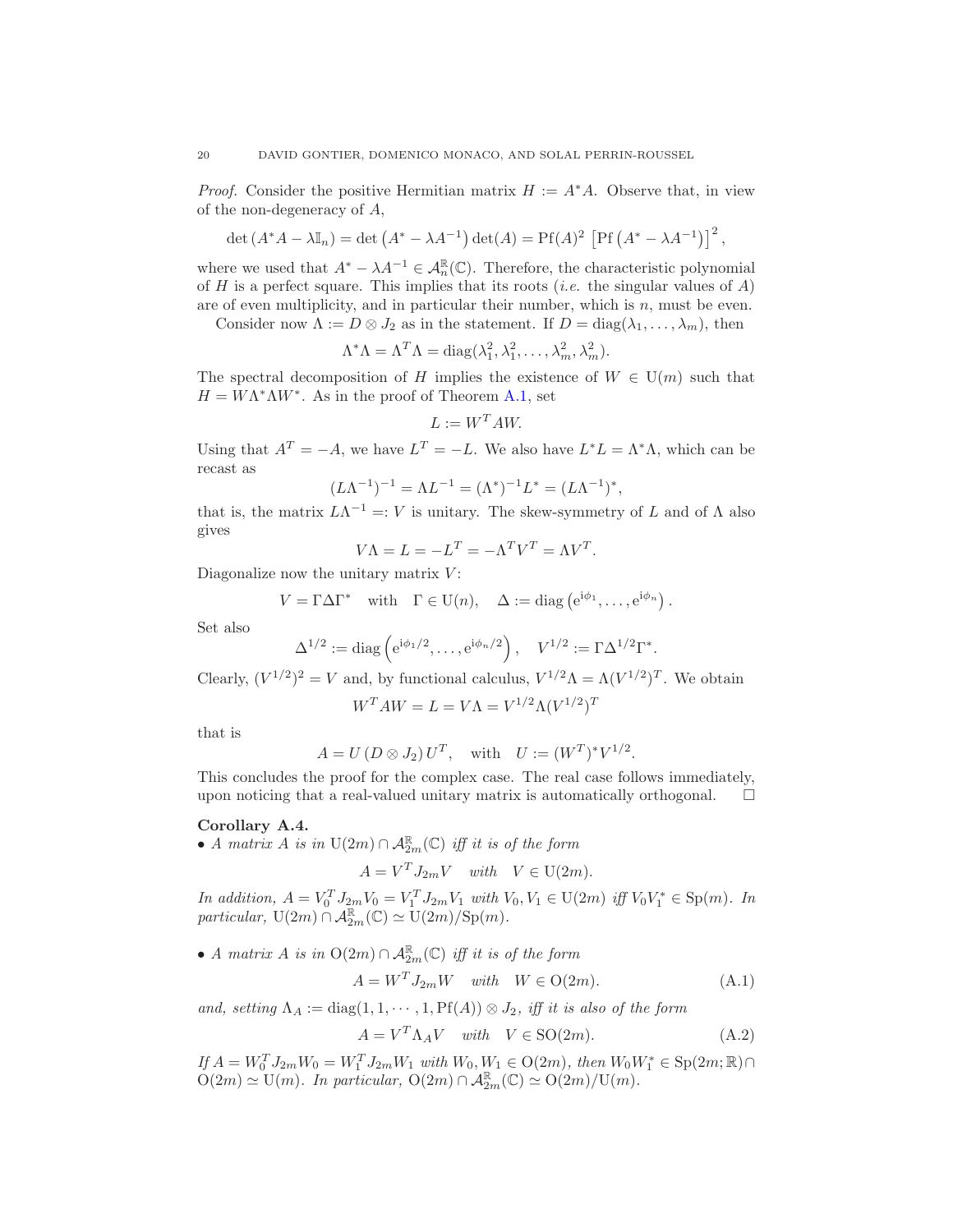*Proof.* Let  $A \in U(2m) \cap \mathcal{A}_{2m}^{\mathbb{R}}(\mathbb{C})$ . First, since  $A \in U(2m)$ , it is invertible, and its singular values are all equal to 1. The previous result gives  $U \in U(2m)$  so that

<span id="page-20-10"></span>
$$
A = U \left( \mathbb{I}_m \otimes J_2 \right) U^T. \tag{A.3}
$$

Upon reshuffling the columns of  $\mathbb{I}_m \otimes J_2$ , we can transform  $\mathbb{I}_m \otimes J_2$  into  $J_{2m}$ . We deduce that there is  $V \in U(2m)$  so that  $A = V^T J_{2m} V$ . If  $A = V_0^T J_{2m} V_0 = V_1^T J_{2m} V_1$ , with  $V_0, V_1 \in U(2m)$ , then  $Z := V_0 V_1^*$  is in  $U(2m)$ , and satisfies  $Z^T J_{2m} Z = J_{2m}$ , that is, Z is symplectic.

The proof for  $(A.1)$  is similar. It remains to prove  $(A.2)$ . Let  $A \in O(2m) \cap$  $\mathcal{A}_{2m}^{\mathbb{R}}(\mathbb{C})$ . Using  $(A.3)$  in the real case, we see that there is  $U \in O(2m)$  so that  $A = U^T(\mathbb{I}_n \otimes J_2)U$  with  $U \in O(2m)$ . We have  $\det(U) \in {\{\pm 1\}}$ , and

$$
Pf(A) = Pf(UT(\mathbb{I}n \otimes J2)U) = det(U)Pf((\mathbb{I}n \otimes J2)) = det(U).
$$

If  $det(U) = 1$ , we simply take  $V := U$ , otherwise we take

$$
V = diag(1, 1, \cdots, 1, -1)U.
$$

 $\Box$ 

We end this Appendix with the following result.

<span id="page-20-7"></span>**Proposition A.5.** The group  $Sp(2m;\mathbb{R}) \cap O(2m) = Sp(2m;\mathbb{C}) \cap O(2m) \subset Sp(m)$ is isomorphic to  $U(m)$ .

*Proof.* If  $U \in \text{Sp}(2m; \mathbb{R}) \cap O(2m)$ , then  $J_{2m} = U^T J_{2m} U = U^{-1} J_{2m} U$  hence  $U J_{2m} =$  $J_{2m}U$ . Decomposing U in block form, this condition is equivalent to

$$
U = \begin{pmatrix} A & B \\ -B & A \end{pmatrix} = \overline{U} \text{ with } A^T A + B^T B = \mathbb{I}_m, A^T B - B^T A = 0.
$$

These conditions are equivalent to the fact that the  $m \times m$  matrix  $V := A + iB$  is unitary. Indeed

$$
(A+iB)^*(A+iB) = (A^T - iB^T)(A+iB) = (A^T A + B^T B) + i(A^T B - B^T A) = \mathbb{I}_m.
$$
  
This concludes the proof.

#### **REFERENCES**

- <span id="page-20-8"></span>[Aut15] L. AUTONNE, Sur les matrices hypohermitiennes et sur les matrices unitaires, vol. 38, A. Rey, 1915.
- <span id="page-20-3"></span>[AZ97] A. Altland and M. R. Zirnbauer, Nonstandard symmetry classes in mesoscopic normal-superconducting hybrid structures, Phys. Rev. B, 55 (1997), pp. 1142–1161.
- <span id="page-20-0"></span>[BCR16] C. Bourne, A. L. Carey, and A. Rennie, A non-commutative framework for topological insulators, Reviews in Mathematical Physics, 28 (2016), p. 1650004.
- <span id="page-20-4"></span>[Bot56] R. BOTT, An application of the morse theory to the topology of lie-groups, Bulletin de la Société Mathématique de France, 79 (1956), pp. 251–281.
- <span id="page-20-1"></span> $[Car26]$  E. CARTAN, Sur une classe remarquable d'espaces de Riemann. I, Bulletin de la Société Mathématique de France, 54 (1926), pp. 214–264.
- <span id="page-20-2"></span>[Car27] , Sur une classe remarquable d'espaces de Riemann. II, Bulletin de la Société Mathématique de France, 55 (1927), pp. 114-134.
- <span id="page-20-6"></span>[CMT17] H. CORNEAN, D. MONACO, AND S. TEUFEL, Wannier functions and  $\mathbb{Z}_2$  invariants in time-reversal symmetric topological insulators, Rev. Math. Phys., 29 (2017), p. 1730001.
- <span id="page-20-9"></span> $[dCF16]$  R. J. DE LA CRUZ AND H. FASSBENDER, On the diagonalizability of a matrix by a symplectic equivalence, similarity or congruence transformation, Linear Algebra and its Applications, 496 (2016), pp. 288–306.
- <span id="page-20-5"></span>[DNG14] G. DE NITTIS AND K. GOMI, Classification of "Real" Bloch-bundles: Topological quantum systems of type AI, Journal of Geometry and Physics, 86 (2014), pp. 303–338.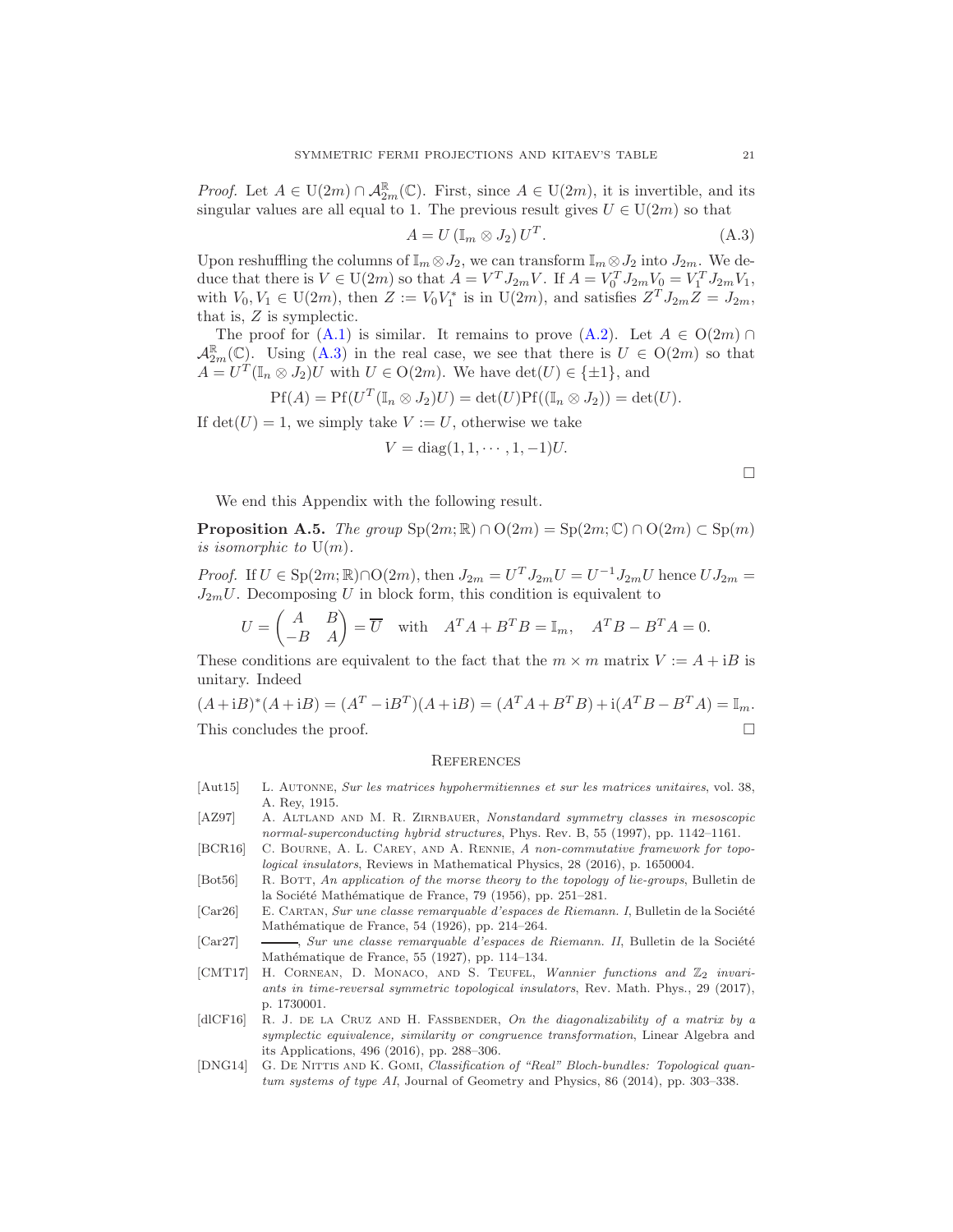- <span id="page-21-9"></span>[DNG15a] , Chiral vector bundles, Mathematische Zeitschrift, 290 (2015), pp. 775–830.
- <span id="page-21-15"></span>[DNG15b]  $\longrightarrow$ , Classification of "Quaternionic" Bloch-bundles: Topological quantum systems of type AII, Commun. Math. Phys., 339 (2015), pp. 1–55.
- <span id="page-21-20"></span>[DNG21]  $\longrightarrow$ , The cohomology invariant for class DIII topological insulators, arXiv preprint arXiv:2104.00603, (2021).
- <span id="page-21-13"></span>[FMP16a] D. FIORENZA, D. MONACO, AND G. PANATI, Construction of real-valued localized composite Wannier functions for insulators, Annales Henri Poincaré, 17 (2016), pp. 63–97.
- <span id="page-21-16"></span> $[FMP16b]$   $\longrightarrow$ ,  $\mathbb{Z}_2$  invariants of topological insulators as geometric obstructions, Communications in Mathematical Physics, 343 (2016), pp. 1115–1157.
- <span id="page-21-11"></span>[GLSD19] D. Gontier, A. Levitt, and S. Siraj-Dine, Numerical construction of Wannier functions through homotopy, J. Math. Phys., 60 (2019), p. 031901.
- <span id="page-21-14"></span>[GP13] G. GRAF AND M. PORTA, Bulk-edge correspondence for two-dimensional topological insulators, Commun. Math. Phys., 324 (2013), pp. 851–895.
- <span id="page-21-4"></span>[GSB15] J. GROSSMANN AND H. SCHULZ-BALDES, Index pairings in presence of symmetries with applications to topological insulators, Communications in Mathematical Physics, 343 (2015), pp. 477–513.
- <span id="page-21-18"></span>[Hal15] B. HALL, Lie groups, Lie algebras, and representations: an elementary introduction, vol. 222, Springer, 2015.
- <span id="page-21-1"></span>[HHZ05] P. Heinzner, A. Huckleberry, and M. Zirnbauer, Symmetry classes of disordered fermions, Commun. Math. Phys., 257 (2005), pp. 725–771.
- <span id="page-21-22"></span>[HJ13] R. A. Horn and C. R. Johnson, Matrix Analysis, Cambridge University Press, 2 ed., 2013.
- <span id="page-21-24"></span>[Hua44] L.-K. HuA, On the theory of automorphic functions of a matrix variable  $I$  – Geometrical basis, American Journal of Mathematics, 66 (1944), pp. 470–488.
- <span id="page-21-10"></span>[Hus94] D. HUSEMÖLLER, Fibre Bundles, vol. 20 of Graduate Texts in Mathematics, Springer-Verlag New York, 3 ed., 1994.
- <span id="page-21-23"></span>[IF05] K. D. IKRAMOV AND H. FASSBENDER, Several observations on symplectic, hamiltonian, and skew-hamiltonian matrices, Linear Algebra and its Applications, 400 (2005), pp. 15–29.
- <span id="page-21-3"></span>[KG15] R. KENNEDY AND C. GUGGENHEIM, Homotopy theory of strong and weak topological insulators, Phys. Rev. B, 91 (2015), p. 245148.
- <span id="page-21-19"></span>[Kit01] A. Y. Kitaev, Unpaired Majorana fermions in quantum wires, Phys.-Usp., 44 (2001), p. 131.
- <span id="page-21-0"></span>[Kit09]  $\qquad \qquad \qquad$  *Periodic table for topological insulators and superconductors, in AIP conference* proceedings, vol. 1134, American Institute of Physics, 2009, pp. 22–30.
- <span id="page-21-7"></span>[Kuc16] P. Kuchment, An overview of periodic elliptic operators, Bull. Amer. Math. Soc., 53 (2016), pp. 343–414.
- <span id="page-21-2"></span>[KZ16] R. KENNEDY AND M. R. ZIRNBAUER, Bott periodicity for  $\mathbb{Z}_2$  symmetric ground states of gapped free-fermion systems, Commun. Math. Phys., 342 (2016), pp. 909–963.
- <span id="page-21-17"></span>[MT17] D. MONACO AND C. TAUBER, Gauge-theoretic invariants for topological insulators: a bridge between Berry, Wess–Zumino, and Fu–Kane–Mele, Letters in Mathematical Physics, 107 (2017), pp. 1315–1343.
- <span id="page-21-12"></span>[Pan07] G. PANATI, Triviality of Bloch and Bloch–Dirac bundles, Ann. H. Poincaré, 8 (2007), pp. 995–1011.
- <span id="page-21-6"></span>[PS16] E. Prodan and H. Schulz-Baldes, Bulk and Boundary Invariants for Complex Topological Insulators: From K-Theory to Physics, Mathematical Physics Studies, Springer Cham, 2016.
- <span id="page-21-8"></span>[RSFL10] S. Ryu, A. P. Schnyder, A. Furusaki, and A. W. W. Ludwig, Topological insulators and superconductors: tenfold way and dimensional hierarchy, New Journal of Physics, 12 (2010), p. 065010.
- <span id="page-21-5"></span>[Thi15] G. C. Thiang, On the K-theoretic classification of topological phases of matter, Annales Henri Poincaré, 17 (2015), pp. 757–794.
- <span id="page-21-21"></span>[TK10] J. C. Y. Teo and C. L. Kane, Topological defects and gapless modes in insulators and superconductors, Physical Review B, 82 (2010).